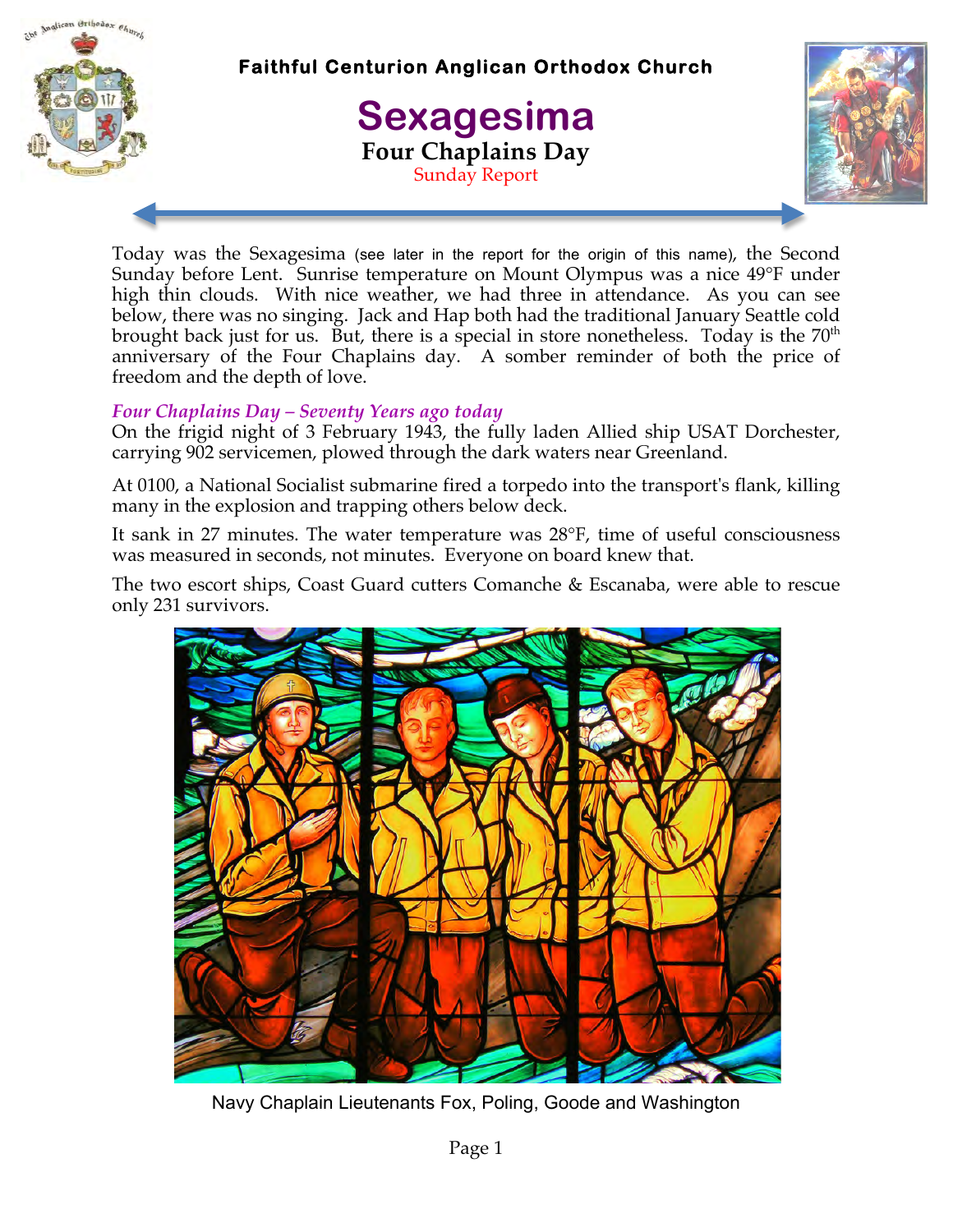In the chaos of fire, smoke, oil and ammonia, four chaplains calmed the sailors and distributed lifejackets:

> Lt. George L. Fox, Methodist; Lt. Clark V. Poling, Dutch Reformed; Lt. John P. Washington, Roman Catholic; Lt. Alexander D. Goode, Jewish.

When there were no more lifejackets, the four chaplains ripped off their own lifejackets and put them on four young men.

As the ship went down, survivors floating in rafts could see the four chaplains linking arms and bracing themselves on the slanting deck. They bowed their heads in prayer as they sank to their icy deaths.

Congress honored them by declaring this "Four Chaplains Day." On 7 February 1954, President Dwight Eisenhower spoke from the White House in support of the American Legion Back-to-God Program: "

And we remember that, only a decade ago, aboard the transport Dorchester, four chaplains of four faiths together willingly sacrificed their lives so that four others might live. In the three centuries that separate the Pilgrims of the Mayflower from the chaplains of the Dorchester, America's freedom, her courage, her strength, and her progress have had their foundation in faith.

Today as then, there is need for positive acts of renewed recognition that faith is our surest strength, our greatest resource. This "Back to God" movement is such a positive act...Whatever our individual church, whatever our personal creed, our common faith in God is a common bond among us...Together we thank the Power that has made and preserved us a nation. By the millions, we speak prayers, we sing hymns and no matter what their words may be, their spirit is the same-"In God is Our Trust. As a former soldier, I am delighted that our veterans are sponsoring a movement to increase our awareness of God in our daily lives. In battle, they learned a great truth-that there are no atheists in the foxholes."

Quite a distance from that time and place to "Whatever we once were, we are no longer a Christian nation," BH Obama.

## *Propers*

Each Sunday there are Propers: special prayers and readings from the Bible. There is a Collect for the Day; that is a single thought prayer, most written either before the refounding of the Church of England in the 1540s or written by Bishop Thomas Cranmer, the first Archbishop of Canterbury after the re-founding.

The Collect for the Day is to be read on Sunday and during Morning and Evening Prayer until the next Sunday. The Epistle is normally a reading from one of the various Epistles, or letters, in the New Testament. The Gospel is a reading from one of the Holy Gospels, Matthew, Mark, Luke and John. The Collect is said by the minister as a prayer, the Epistle can be read by either a designated reader (as we do in our church) or by one of the ministers and the Holy Gospel, which during the service in our church is read by an ordained minister.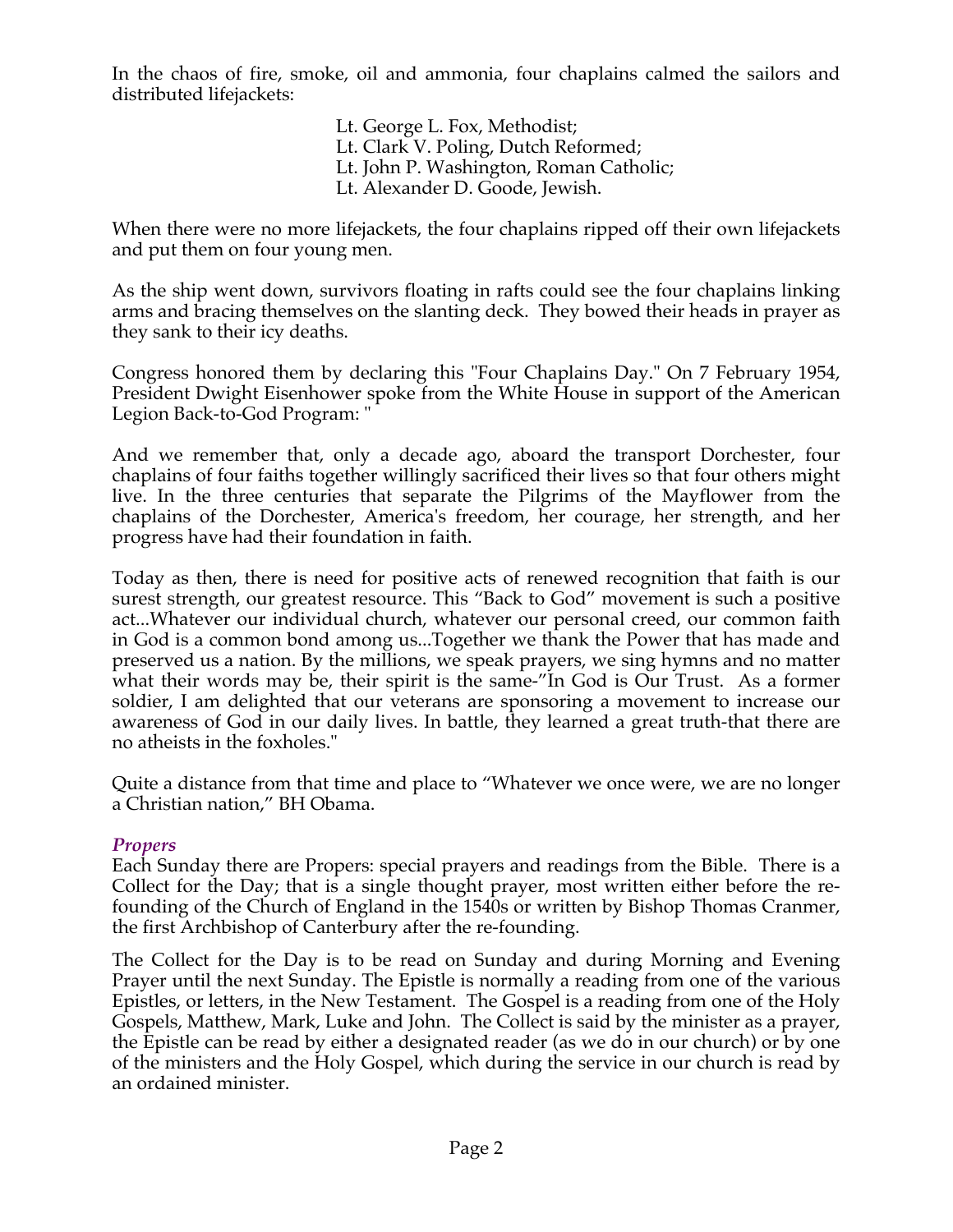The propers are the same each year, except if a Red Letter Feast, that is one with propers in the prayerbook, falls on a Sunday, then those propers are to be read instead, except in a White Season, where it is put off. Red Letter Feasts, so called because in the Altar Prayerbooks the titles are in red, are special days. Most of the Red Letter Feasts are dedicated to early saints instrumental in the development of the church, others to special events. Some days are particularly special and the Collect for that day is to be used for an octave (eight days) or an entire season, like Advent or Lent.

The Propers for today are found on Page 120-122, with the Collect first:

#### The Sunday called Sexagesima, or the second Sunday before Lent. *The Collect.*

 **LORD** God, who seest that we put not our trust in any thing that we do; Mercifully grant that by thy power we may be defended against all adversity; through Jesus Christ our Lord. Amen*.* **O**

Dru Arnold read the Epistle, which came from the Eleventh Chapter of Saint Paul's

second letter to the Corinthians beginning at the Nineteenth Verse. Paul reminds us salvation, honor and glory come not from what we do or have done, but rather from God. Paul, who as Saul, had been a super star on his way to being the number one rabbi in the Hebrew nation, he was more learned, more vigorous in following the law, more vocal in all things. When he "saw the light" and converted, he took that same approach to Christianity. No one was more in any thing than he. He had been the best of the worst and the best of the best. Now he was aware of how short he himself fell. More importantly, he was keenly aware of the saving perfection of Christ.



No one did more than Paul, yet he counseled all to take comfort and pride in God, not themselves. Do your best and look towards God.

E suffer fools gladly, seeing ye yourselves are wise. For ye suffer, if a man bring you into bondage, if a man devour you, if a man take of you, if a man exalt himself, if a man smite you on the face. I speak as concerning reproach, as though E suffer fools gladly, seeing ye yourselves are wise. For ye suffer, if a man bring you into bondage, if a man devour you, if a man take of you, if a man exalt himself, if a man smite you on the face. I speak as concerning also. Are they Hebrews? so am I. Are they Israelites? so am I. Are they the seed of Abraham? so am I. Are they ministers of Christ? (I speak as a fool) I am more; in labours more abundant, in stripes above measure, in prisons more frequent, in deaths oft. Of the Jews five times received I forty stripes save one. Thrice was I beaten with rods, once was I stoned, thrice I suffered shipwreck, a night and a day I have been in the deep; in journeyings often, in perils of waters, in perils of robbers, in perils by mine own countrymen, in perils by the heathen, in perils in the city, in perils in the wilderness, in perils in the sea, in perils among false brethren; in weariness and painfulness, in watchings often, in hunger and thirst, in fastings often, in cold and nakedness. Beside those things that are without, that which cometh upon me daily, the care of all the churches. Who is weak, and I am not weak? who is offended, and I burn not? If I must needs glory, I will glory of the things which concern mine infirmities. The God and Father of our Lord Jesus Christ, which is blessed for evermore, knoweth that I lie not.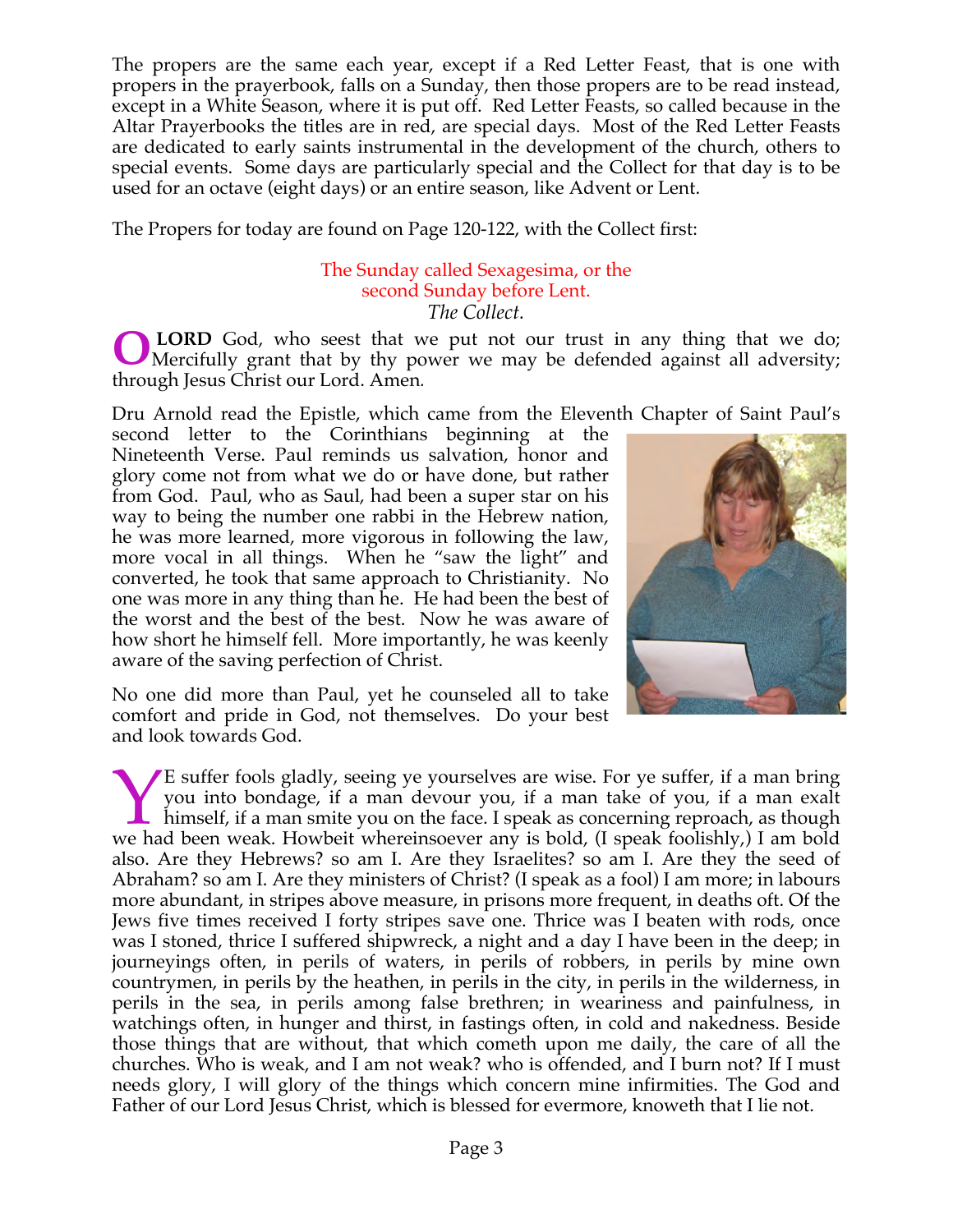Jack Arnold read the Holy Gospel for today which came from the Eighth Chapter of the



Gospel of St. Luke beginning at the Fourth Verse and tells the well known Parable of the Sower, which might be better referred to as the Parable of the Four Soils, for the seeds were all alike.

A sower scatters seed on to four different types of soil.

- Hard ground
- Stony ground
- Thorny ground
- Good ground

Hard ground "by the way side" prevents the seed from sprouting at all, and the seed becomes nothing more than bird food. Stony ground provides enough soil for the seeds to germinate and begin to grow, but because there is

"no deepness of earth," the plants do not take root and are soon withered in the sun. Thorny ground allows the seed to grow, but competing thorns choke the life out of the good plants. Good ground receives the seed and produces much fruit.

Jesus explains the seed is The Word.

Hard ground represents someone so hardened by sin that though he hears he cannot understand the Word. Thus, Satan can pluck the message away, keeping the heart dull and preventing the Word from making an impression.

Stony ground represents those who hear and express delight in The Word, but do not change to live The Word. When trouble arises, they abandon their faith.

Thorny ground represents one who hears and receives The Word, but who does not connect to it and whose heart is full of riches, pleasures, and lusts. The effort that should by rights given The Word are given to the things of this world and he has no time for The Word.

Good ground represents he who hears, understands, and implements The Word. Thus, The Word can work its wonders in his life and that person gains salvation.

The Word is there. We may hear it. We may take it in our heart. The benefit comes only when we take it in our heart and act on it. At that point, The Word is acting in our lives and salvation is in hand.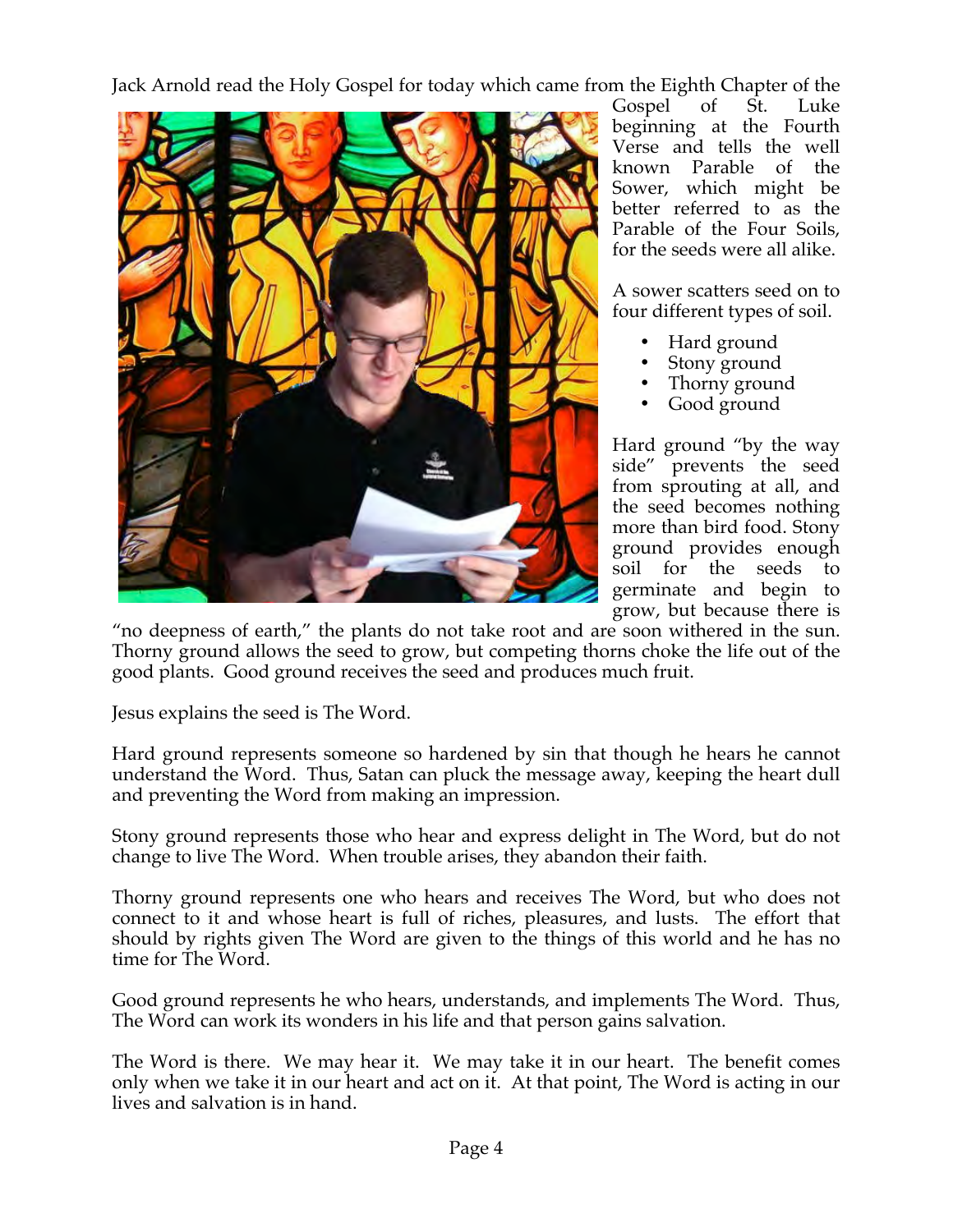HEN much people were gathered together, and were come to him out of every city, he spake by a parable: A sower went out to sow his seed: and as he sowed, some fell by the way-side; and it was trodden down, and the fowls of WHEN much people were gathered together, and were come to him out of every city, he spake by a parable: A sower went out to sow his seed: and as he sowed, some fell by the way-side; and it was trodden down, and the fowls o withered away, because it lacked moisture. And some fell among thorns; and the thorns sprang up with it, and choked it. And other fell on good ground, and sprang up, and bare fruit an hundredfold. And when he had said these things, he cried, He that hath ears to hear, let him hear. And his disciples asked him, saying, What might this parable be? And he said, Unto you it is given to know the mysteries of the kingdom of God: but to others in parables; that seeing they might not see, and hearing they might not understand. Now the parable is this: The seed is the word of God. Those by the wayside are they that hear; then cometh the devil, and taketh away the word out of their hearts, lest they should believe and be saved. They on the rock are they, which, when they hear, receive the word with joy; and these have no root, which for a while believe, and in time of temptation fall away. And that which fell among thorns are they, which, when they have heard, go forth, and are choked with cares and riches and pleasures of this life, and bring no fruit to perfection. But that on the good ground are they, which in an honest and good heart, having heard the word, keep it, and bring forth fruit with patience.

# *Sermon – Reverend Deacon Jack Arnold - Time and Action*

Today's sermon brought the Collect, Epistle and Gospel together and is partly



contained in the forewords above.

Consider these words from the Collect:

…put not our trust in any thing that we do; Mercifully grant that by thy power we may be defended against all adversity …

In the Collect, we tell God we put our trust for eternal life not in our actions, but in His Power. If we do this, then we must do as He

asks us. For, to make trust in His Power rational, we must follow His Direction. If we do not follow His Direction then we are surely just going be as lost as before we accepted Him into our hearts. We need Him as our navigator to guide us along the rocky paths of life, so we don't crash into the rocks of Sin and Death! We need His directions if we are to proceed upon the path to Heaven.

This squares with what Paul tells us, that is salvation, honor and glory come not from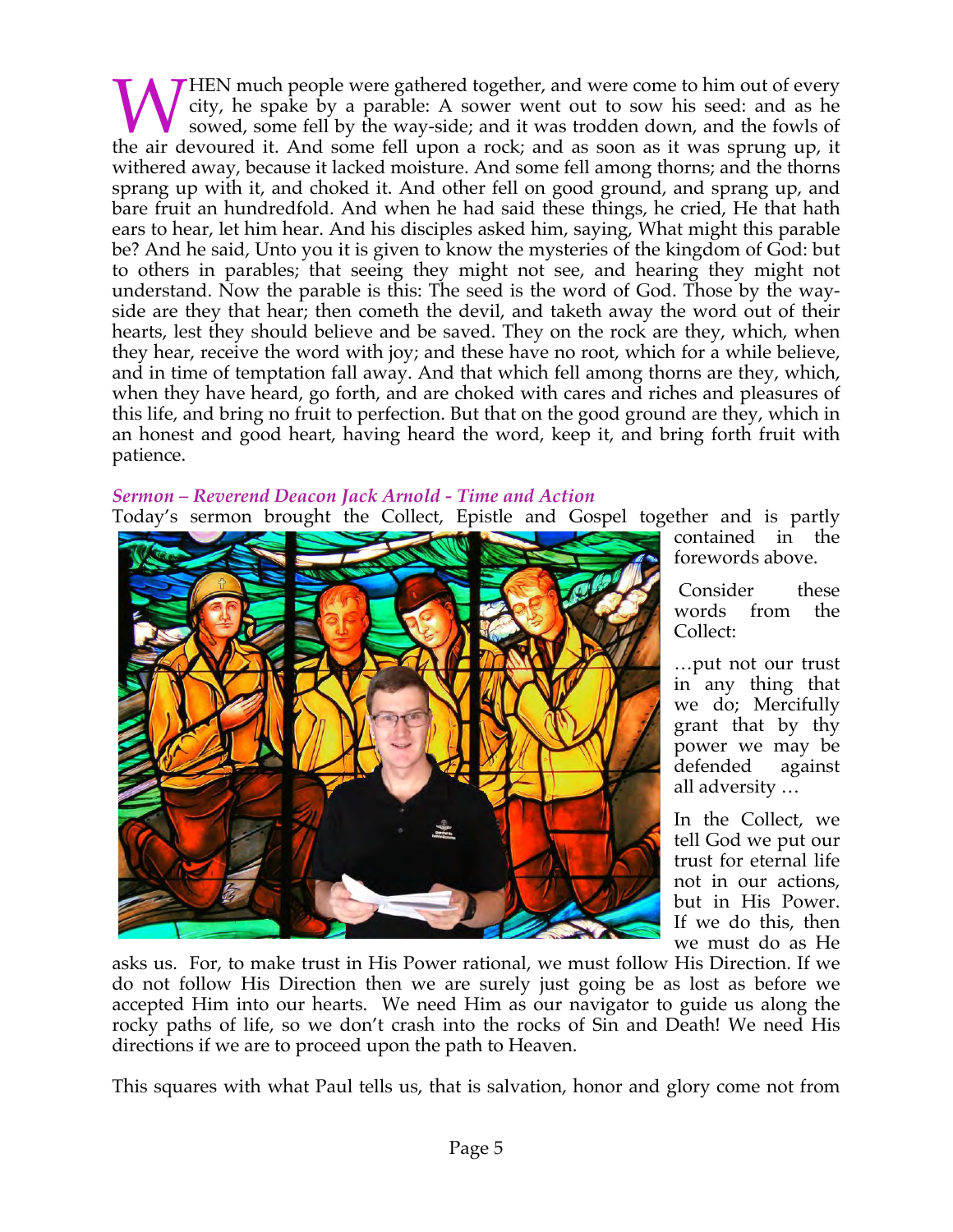what we do or have done, but rather from God. By following His Word that is where the salvation, honor and glory come from. Paul, who as Saul, had been a super star on his way to being the number one rabbi in the Hebrew nation, he was more learned, more vigorous in following the law, more vocal in all things. When he "saw the light" and converted, he took that same approach to Christianity. No one was more in any thing than he. He had been the best of the worst and the best of the best. Now he was keenly aware of how short he himself fell. But even more importantly, he was keenly aware of the saving perfection of Christ. Because he had been at rock bottom, he was able to recover to his high, so that he was aware of the saving power of Christ. From this he could tell us of the experience of the power of God first hand, using his life as an example of that. He told us these things not to glory himself, but to show the glory and honor that comes from on high, from following His Word. Thus he counseled all to take comfort and pride in God, not themselves. Do your best and look towards God.

This brings us right in to the well known Parable of the Sower, which might be better referred to as the Parable of the Four Soils, for the seeds were all alike.

Like the seed sown by the sower, The Word is spread throughout the world for all to hear and act on:

- Yet, some will not even hear The Word (Hard ground);
- Others will hear, act quickly and abandon God's help at the first sign of adversity (Stony ground);
- Still others will hear The Word, but The Word is overtaken by the "pleasures" of this world and is choked out by them. Like the line from the Bible, where your money is, that is your worldly effort, there is the evidence of your heart. The temptation of this world is great, the reward from God should be greater, but you have to look long term;
- Finally we come to those who accept and act on The Word, like the one seed planted growing into a great plant bearing its fruit, the rewards are manifold, though the effort is also great, the end reward far greater. For the seed to grow to full fruition and glory, with its manifold blessings, it must have the ground prepared, carefully tended against encroachment of the evil weeds, it must be continually watered by the life blood of those around it. There is much effort required on our part, but the ultimate reward is so much greater.

While we are on the subject, consider the issue of weeding. Is this not part of the reason for the Church, that is to say the body of believers, to exist. We cannot often pull our own weeds, but we can help others and they can help us. Christianity is not a religion of hermits; it is a social religion where we can help each other.

So, think about this, we need to understand eternal life and indeed on a shorter term, happiness in our life here, comes not from our self-directed actions, but those of God and our action following His direction. If we follow our self-directed actions, we will find death and misery awaiting us. However, if we put our trust in Him and follow His commands, we will "live long and prosper" to quote Spock. Do your best and look towards God for the Light to illuminate your path. If you prepare your heart, as the farmer prepares the field, root out the forces of this world as the farmer roots out weeds, cultivate the good given by God, water your heart with His Water, your life will be manifold.

## **Be of God - Live of God - Act of God**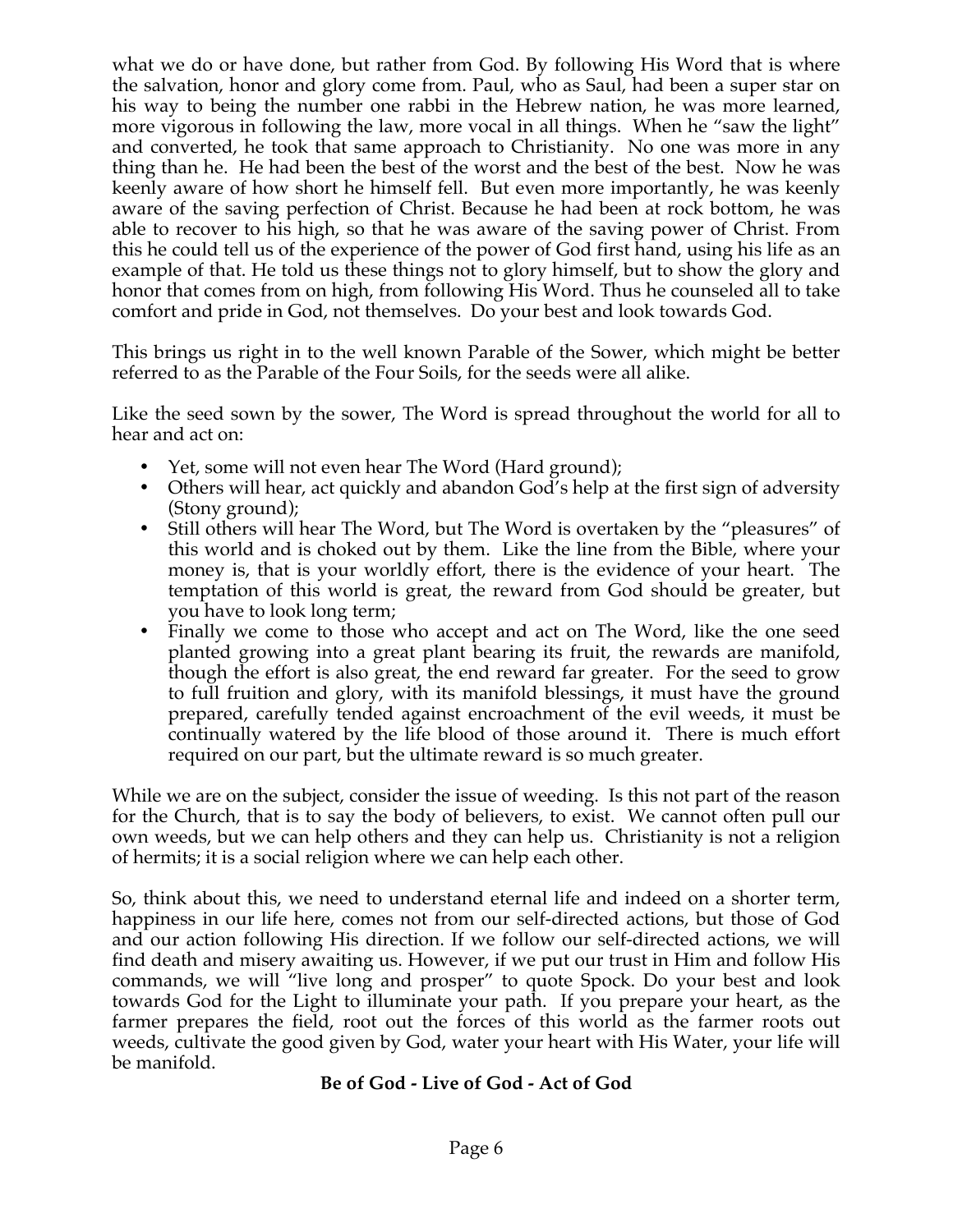## *Bishop Ogles' Sermon*

We are oft fortunate to get copies of Bishop Jerry's sermon notes. Today is one of those

Sundays. Today's sermon starts off with the collect, and like always, it will give you a lot to consider in your heart.

#### **Sermon Notes**

Sexagesima, or the second Sunday before Lent 3 February 2013, Anno Domini

#### The Sunday called Sexagesima, or the second Sunday before Lent. *The Collect.*

 **LORD** God, who seest that we put not our trust in any thing that we do; Mercifully grant that by thy power we may be defended against all adversity; through Jesus Christ our Lord. Amen*.* **O**



*4 And when much people were gathered together, and were come to him out of every city, he spake by a parable: 5 A sower went out to sow his seed: and as he sowed, some fell by the way side; and it was trodden down, and the fowls of the air devoured it. 6 And some fell upon a rock; and as soon as it was sprung up, it withered away, because it lacked moisture. 7 And some fell among thorns; and the thorns sprang up with it, and choked it. 8 And other fell on good ground, and sprang up, and bare fruit an hundredfold. And when he had said these things, he cried, He that hath ears to hear, let him hear. 9 And his disciples asked him, saying, What might this parable be? 10 And he said, Unto you it is given to know the mysteries of the kingdom of God: but to others in parables; that seeing they might not see, and hearing they might not understand. 11 Now the parable is this: The seed is the word of God. 12 Those by the way side are they that hear; then cometh the devil, and taketh away the word out of their hearts, lest they should believe and be saved. 13 They on the rock are they, which, when they hear, receive the word with joy; and these have no root, which for a while believe, and in time of temptation fall away. 14 And that which fell among thorns are they, which, when they have heard, go forth, and are choked with cares and riches and pleasures of this life, and bring no fruit to perfection. 15 But that on the good ground are they, which in an honest and good heart, having heard the word, keep it, and bring forth fruit with patience.* (Luke 8:4-15)

 Our Collect which we have prayer today reminds us that we take no credit for any good deed that we do but only for the evil deeds we may do. If we cannot trust our own heart to avoid sin, how can we trust that heart to do only righteousness? If we do not place our full trust in God, then we have nothing at all to trust. *Not unto us, O LORD, not unto us, but unto thy name give glory, for thy mercy, and for thy truth's sake* (Psalms 115:1) When I see churches and shallow ministers taking credit for that they claim the Lord has done in building elaborate sanctuaries to the exclusion of the orphan's table, I know that this is the world church and not that of Christ. We are all alike helpless in this world to defend against the forces of darkness. Darkness is the prime feature of the world in which we live. But we can always call upon the Lord for our main defense. He will stand with us, and He is Light. Where Light is, there can be no darkness.

 In the Epistle reading for today (2 Corinthians 11:19-31) Paul reminds us of the many sufferings, hardships, and trials he has faced. He has been in the sea for a day and a night, beaten with whips and rods, cold and naked, hungry! Yet Paul, by the grace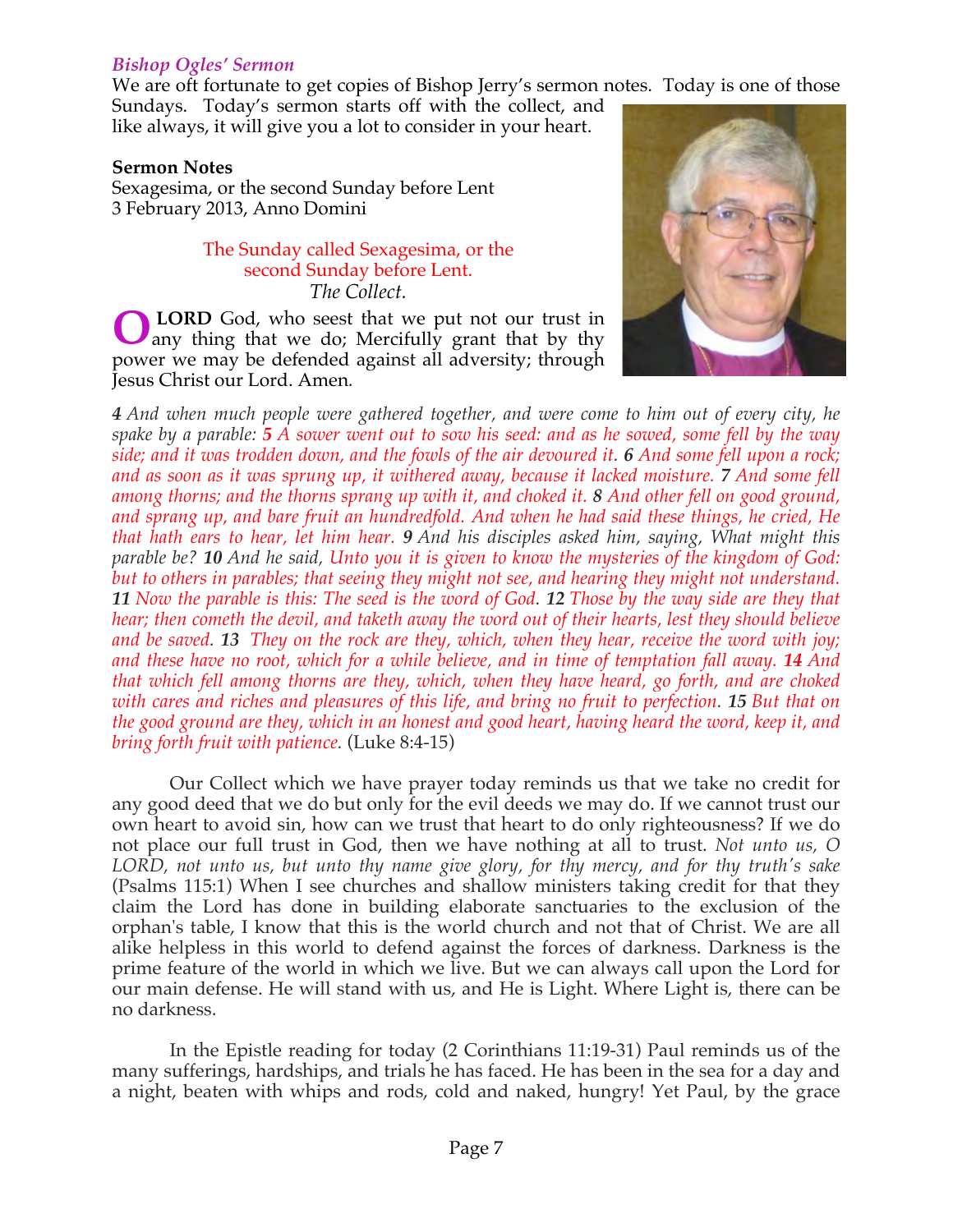and protection of God, still stands. He has placed a trust in God that is worthy of our emulation. Paul readily admits that these sufferings came as a result of his own weakness, yet he gives God the glory for sustaining and keeping him through all. God is glorified in the good works which we do because all righteous works are of God.

 Let us now turn to the very acts and Words of Christ in today's Gospel text from Luke chapter 8.

 There is a harmony in the Gospels on this parable. It is covered in Matthew, Mark, and Luke; but I prefer, most thoroughly, the account in Matthew 13 for it relates in perfect unison with the other parables of the Kingdom in Matthew 13 (also known as the Kingdom Chapter of Matthew).

 We see, first of all, in the parable of Jesus, that the Word of God (Seed) must be carried forth. It does no good to the lost soul for one to have a very accomplished knowledge of the Word if that Word is not carried forth and shared. Does the dust covered Bible on your mantle serve any Godly purpose? No, it does not. Its only value is a promised value such as **potential** energy. We need an active value of the Bible being dusted off, read carefully, memorized, carried forth, and shared. This is the **kinetic**  energy that results in fulfillment of purpose.

 Secondly, we may wonder who is this Sower that goes forth? We know the Sower is, in the original, Jesus Christ. He brought the saving Gospel and was Himself, that salvation. He taught the Apostles to be like-minded sowers of the Word. The Apostles have sowed the Word so abundantly that we all have at least tasted the fruits of that sowing. And no we are the sowers as well. If we only consume the Seed upon our own lust, how can there ever be a profitable increase. The Seed MUST be sowed in order that there will be a continual harvest. We must not take our Seed as the one talent and bury it away, we must invest the Seed by sowing and, in the process of time, we shall we receive abundance. The more we share the Holy Word with others, the greater the harvest of that Word in our hearts. What did the Sower do? *A sower went out to sow his seed* So must we go forth with the Seed.

 Thirdly, we should note that there is only one Seed. It is not a variety of Seed, but one constant and unchanging truth of God. There are no Seed that are unwholesome or which do not contain in their hearts the power to produce more fruit. *The seed is the word* **(singular)** *of God.* God's Word does not change, and it is always wholesome whether received in a wholesome heart or not. The Sower's bag does not have diverse seeds – even seeds of bramble – in His bag; but only the true and constant Seed of God's Word.

 Fourthly, we must know that the four different kinds of soils represent four different kinds of hearts. We know these hearts well. We have all had one of each of these type hearts at times, but the cultivating Word of God has prepared our hearts for the Seed – to receive that Seed into the hidden chambers of our hearts. Perhaps that hidden chamber is the lowest chamber and most humble part of our hearts. The lowest chamber is where the moisture of life is most available that the Holy Ghost may nurture the Seed in thick darkness as the germinated plant struggles to reach the sunlight of the surface. Jesus, the Sower, does not differentiate between the types of soil upon which He sows – He sows on all soils. That which is stony ground today may become fertile soil tomorrow. The Sower does not distinguish between soils or hearts. It is the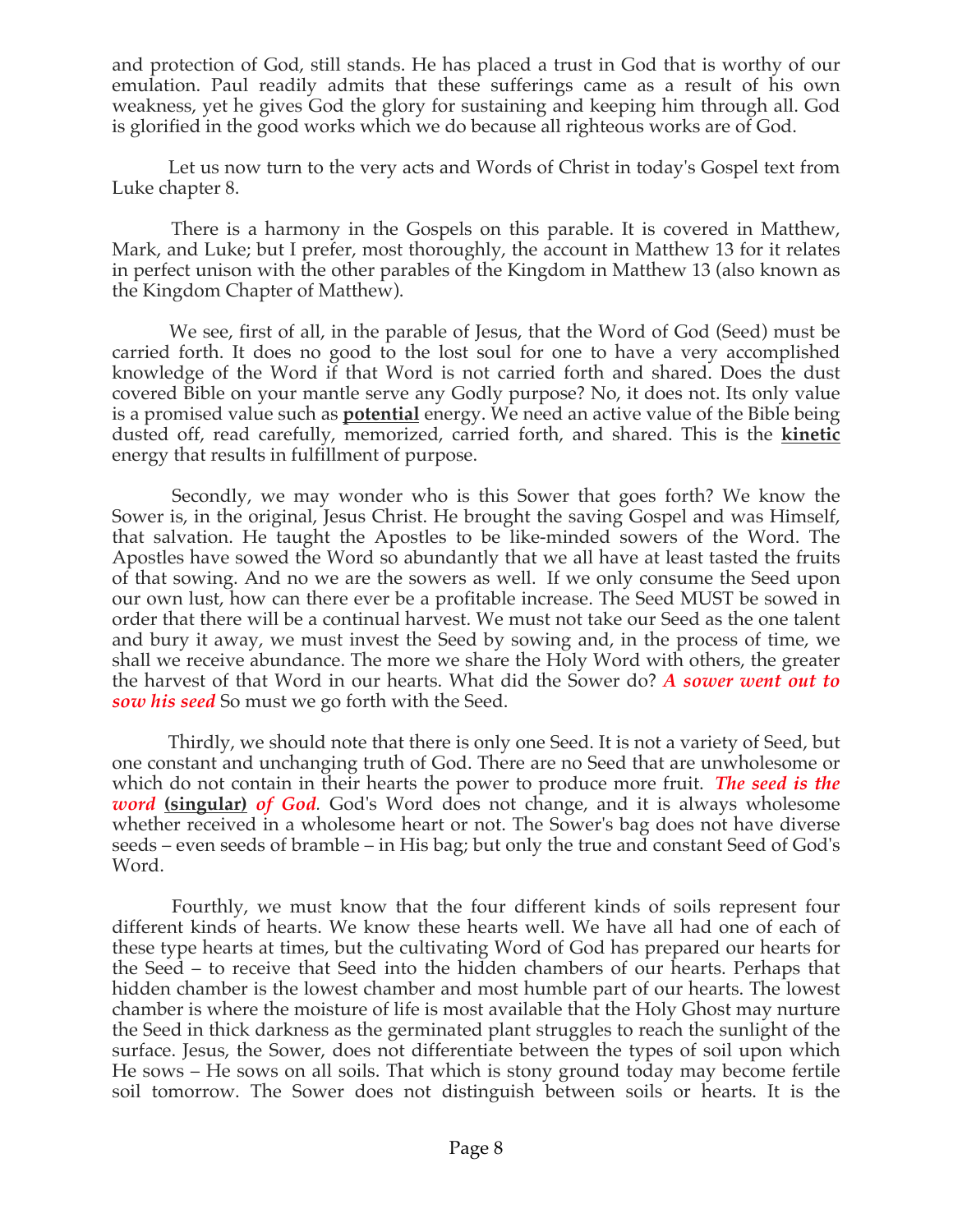condition of the heart that receives the Seed that will determine whether that Seed shall bear fruit. But it is the Holy Ghost that gives life to that Seed when the heart has been conditioned by God. "….*some fell by the way side; and it was trodden down, and the fowls of the air devoured it. 6 And some fell upon a rock; and as soon as it was sprung up, it withered away, because it lacked moisture. 7 And some fell among thorns; and the thorns sprang up with it, and choked it. 8 And other fell on good ground, and sprang up, and bare fruit an hundredfold. And when he had said these things, he cried, He that hath ears to hear, let him hear.* God does not cast His pearls before swine. If there are deaf ears to His Word, then His Word will not germinate in their hearts. They are simply UNABLE to receive it because of the externals that they so highly value in the world. But remember, friends, the soils can change. The brambles and briar may be burned away exposing good earth.

 The unlikely soils, or different types of hearts, are capable of being changed. The hardened wayside may be broken up, the rocky ground cleared of stones, and the thorns pulled up by the roots or burned by fire. These grounds may be prepared by God through His workers of the vineyard. We may, through our examples of obedience to God and contentment, become a hoe, or a plough, to break up the hardened soil so that the Seed may flourish there. Have you done this, friends, with the hardened soils about you?

 Shall we discover the Fountain of Life and hide its existence from our families, from our friends, from our neighbors, and from the stranger that passes by. Would we not suffer from want of our sons and daughters, our wives, mothers and fathers, neighbors, etc. in an Eternity of Life alone with God? When the scroll of Heaven parts and time is no more, shall we go empty-handed before God because we selfishly guarded the secret of His Gospel? What defense can we utter at that time when our only son or daughter, or our postman, druggist, or merchant precedes us in judgment and tells the Lord, "I never knew because no one ever told me?" Then to feel, as did Peter the night of the Passion, the eyes of Christ turn upon us with that Great Question in His Face. Perhaps there would be bitter tears, even in Heaven?

 The Church has sat silent far too long. It is time to serve as the salt of the earth – to speak out against the evils of our day. If the professing church in America would rise up with that One Voice of Christ, in condemning the murder of innocents in their mother's wombs; the adulteration of the institution of marriage and its perversions away from the Creation model; the promiscuity, the pornographic sex education in schools; the forced elimination of prayer in school – if the Church were to stand up courageously and not cringe in political corners, then would there be change, but not until. What about you, friend: Do you leave your Christian faith at the door of the voting precinct? Do you prefer to remain silent in caving to public pressure to hide your faith always? If told to remove your lapel cross, do you brazenly remove the symbol of the One who died for you? Do you believe that changing times have changed the Sower's Seed? Really? Is truth relative, or is truth ALWAYS truth? Wake up church, and smell the poison in the cup of the world that you have preferred to that of the Cup from which our Lord drank….NOW!

In the Name of the Father, and of the Son, and of the Holy Ghost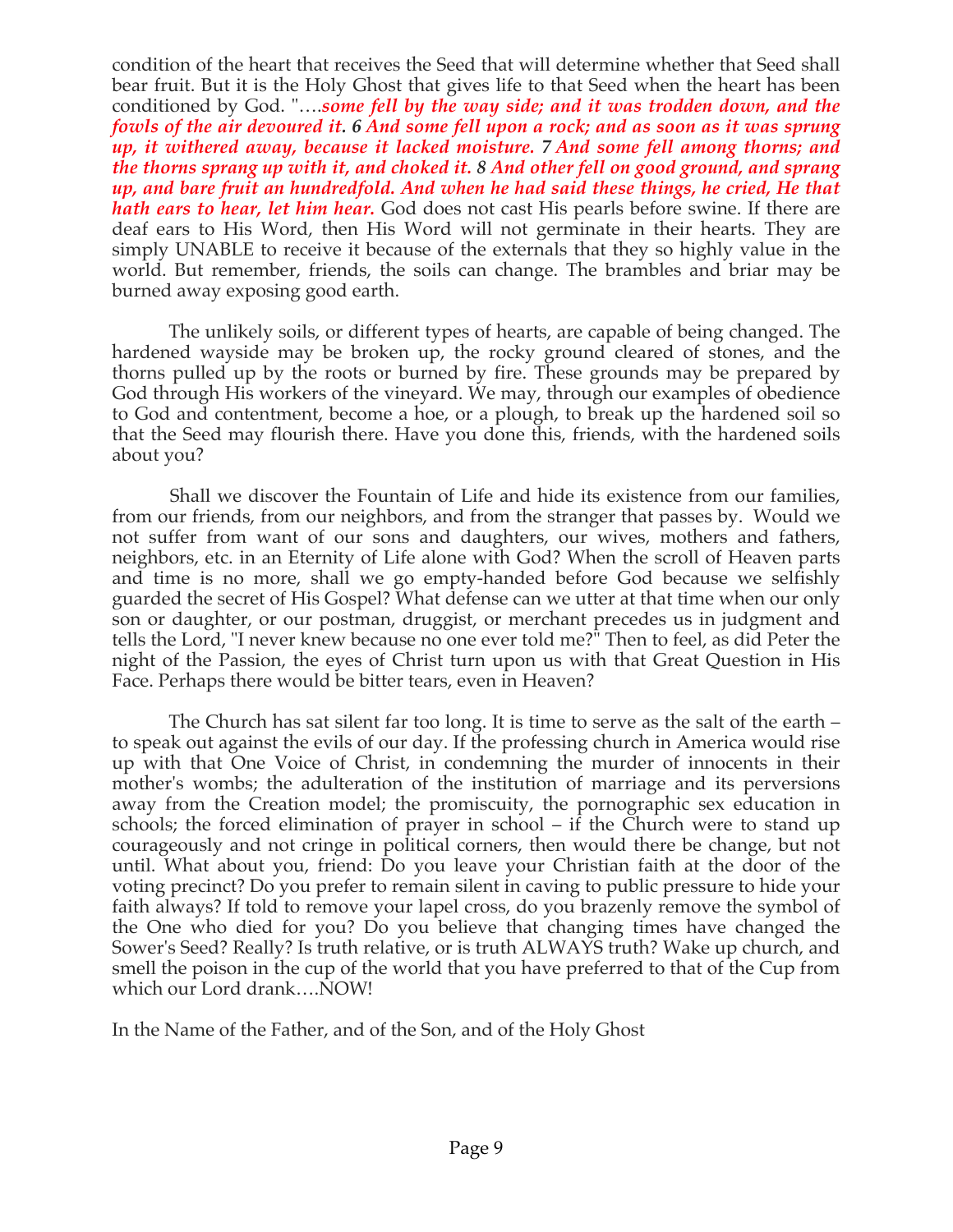## *Bishop Dennis Campbell's Sermon*

Bishop Dennis is a brilliant speaker. He is able to take biblical precepts and make them



perfectly understandable, even to me. Oft he provides the text of his sermons and I take the utmost pleasure in passing them on:

> **The Misery of Sin** Psalm 71, Genesis 3 Sexagesima 3 February 2013

If you talk to contemporary people about the misery of sin, you will probably receive shocked looks, and maybe

even anger and hostility. "Who are you to tell me what is right for me?" they will say. And they will accuse you of being ignorant, backwards, even a criminal on the same level as mass murderers and dictators. There is a very active movement that says Christianity is oppressive, faith is mental illness, and what the Bible calls sin is actually liberation and freedom.

But let's briefly look at the results of non-Christian views in history. Think of the mass murders in the French Revolution, the Bolshevik revolution, and the rise of communism in Asia, and Europe. Millions of people died in these movements for "freedom." Let's look at the deaths in America due to the decline of respect for faith, morality, and human life. I know that the "church" has been guilty of crimes as well, but everyone knows they are are the result of corrupting and deviating from Biblical faith, not from believing and following it. In reality, sin is misery, and, going toward Lent we begin to think about that misery, because, unless we understand it and its cause, we will never understand God and His mercy.

A major part of the misery of sin is seen in our relationship to the Creation. We were formed from the dust of the earth, and, at first, we lived in harmony with it. But in the Fall that harmony was ruptured. Yes, the earth still brings forth its fruit, the sun still shines and the rains still fall. But the earth also brings forth briers and poisonous plants, and droughts and floods. Many, believing they have silenced Christians, proclaim they could never believe in a God who allows tornadoes and earthquakes and suffering. And many Christians ask themselves why these things happen. The answer is found in Genesis 3:17-19, "cursed is the ground for thy sake... in sorrow shalt thou eat of it... thorns also and thistles shall it bring forth... in the sweat of thy face shalt thou eat bread, till thou return unto the ground... for dust thou art, and unto dust shalt thou return."

Simply put, when we, by sin, became enemies of God, we also became enemies of nature. And nature has turned against us. That is why we have killer storms and devastating floods. It is why we have illness and suffering and death. It is why nature often destroys what we build. It is why building crumble, cars rust, and our physical bodies wear out.

A second part of the misery of sin is found in our relationship with other people. At the very beginning we see Adam and Eve in perfect love and harmony. But after the Fall we see him blaming Eve for his sin. It wasn't Eve's fault that Adam ate the fruit. It was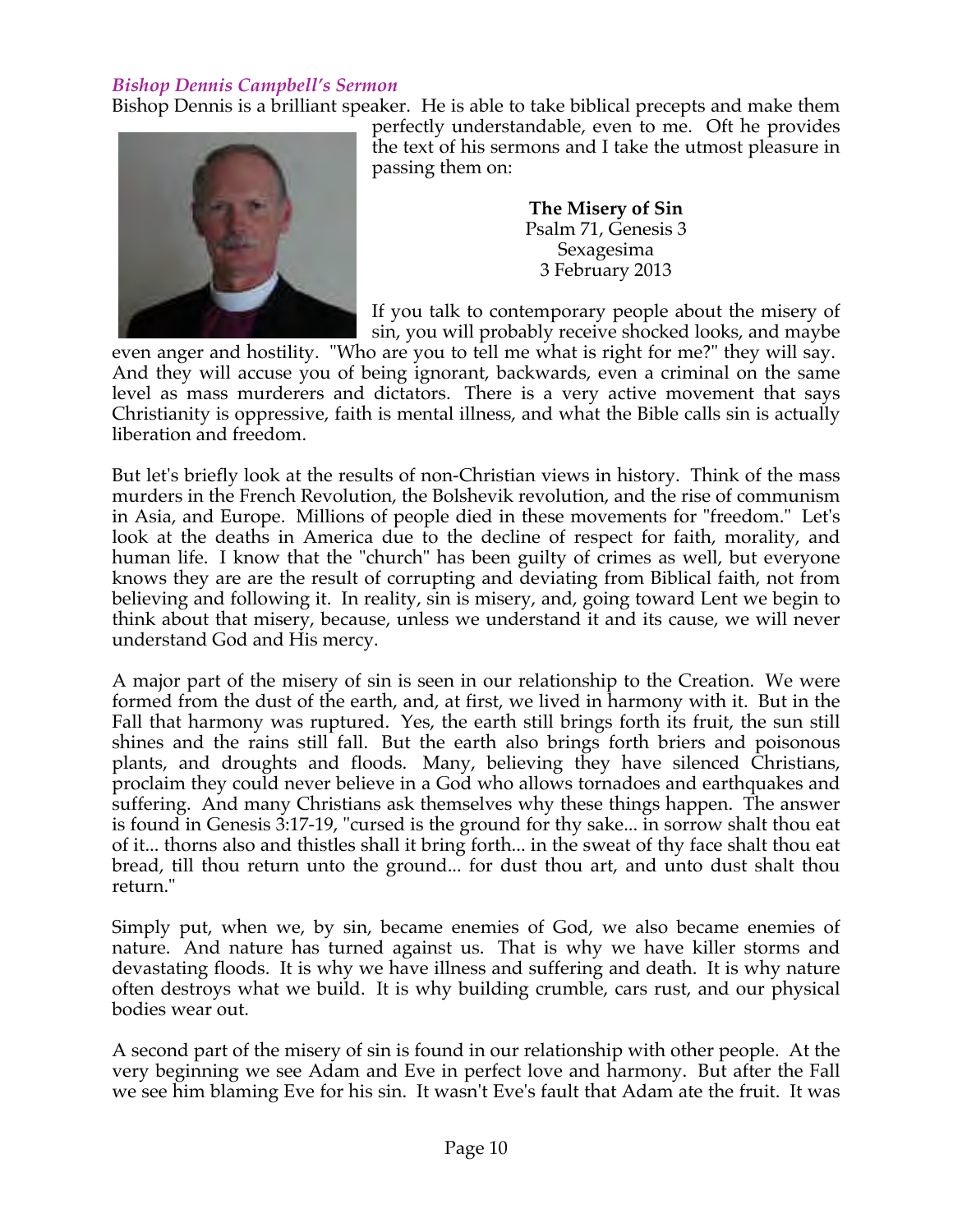his. Before the Fall he would not have accused her before God. He would have defended her, for his love for her had been perfect. But, now, being a sinner, and being corrupted in his nature, he is alienated from his wife. Their perfect love is now defective and polluted with self love, so he blames her for what is obviously his fault. God Himself pronounces that this will continue, telling Eve her husband will rule over her and she will desire her husband's authority (Gen. 3:16). Sin has ruptured their relationship.

It did not end there. Cain murdered Abel, and it wasn't until the time of Enos, Seth's son, that people began to seek God again. And the Fall continued to wreck human relationships. The mighty men of Genesis 6:4 are warriors. Their presence shows that mankind was already forming armies to kill one another. Genesis 6:11 says, "The earth also was corrupt before God, and the earth was filled with violence." It became so bad "it repented the Lord that He had made man upon the earth, and it grieved Him at His heart" (Gen. 6:6).

Have things improved? Has education, revolution wealth redistribution, the United Nations, constitutions, kings, parliaments, presidents, congresses, treaties, technology, or even religion changed things? I think not. I think the words of Moses in Genesis 6:5 are as true today as when he wrote them nearly four thousand years ago, "the wickedness of mas was great in the earth... the thoughts of his heart was only evil continually." I think of the words of James in the fourth chapter and first verse of his book, "From whence come wars and fightings among you? come they not hence, even of your own lusts that war in your members? Ye lust, and have not: ye kill and desire to have, and cannot obtain: ye fight and war, yet ye have not."

I agree with Thomas Jefferson that all men are created equal, and are endowed by their Creator with certain inalienable rights. I agree that these are self evident truths, but there is another truth I consider more self evident than these. Simply stated, that truth is, all are sinners. All have neglected much of the good they ought to have done, and have done much evil they ought not to have done. And no where is this sin more evident than in our ruptured relationships with other people.

A third part of the misery of sin is found in our ruptured relationship with God.Frankly stated, we have become God's enemies. Notice I did not say God has become our enemy. It is we who have turned against God, not God who has turned against us.

The result of this rupture is the alienation and emptiness of the soul that often grips us. We have lost our identity, we have lost our meaning, we have lost our purpose, because we have lost our God. Young people used to spend much time and effort trying to "find" themselves. I don't see that much any more. Today's youth spend their efforts inventing themselves. If they don't like the identity they create, they simply re-invent themselves. And they keep re-inventing themselves whenever they want to change. But it is not only young people who do this. People of all ages re-invent themselves many time during their lives. Part of this is thrust upon us as we go from children to adults, to parents and grand parents. But part of it is simply because we don't know who we are in the first place. We don't know we are created in the image of God to know, love and enjoy Him. Therefore we are constantly trying to re-invent ourselves according to other images. This is all part of our ruptured relationship with God. In short, we have rejected God's call and purpose for us, and have invented our own. But our own cannot fulfill our need to be right with God, and so we are miserable.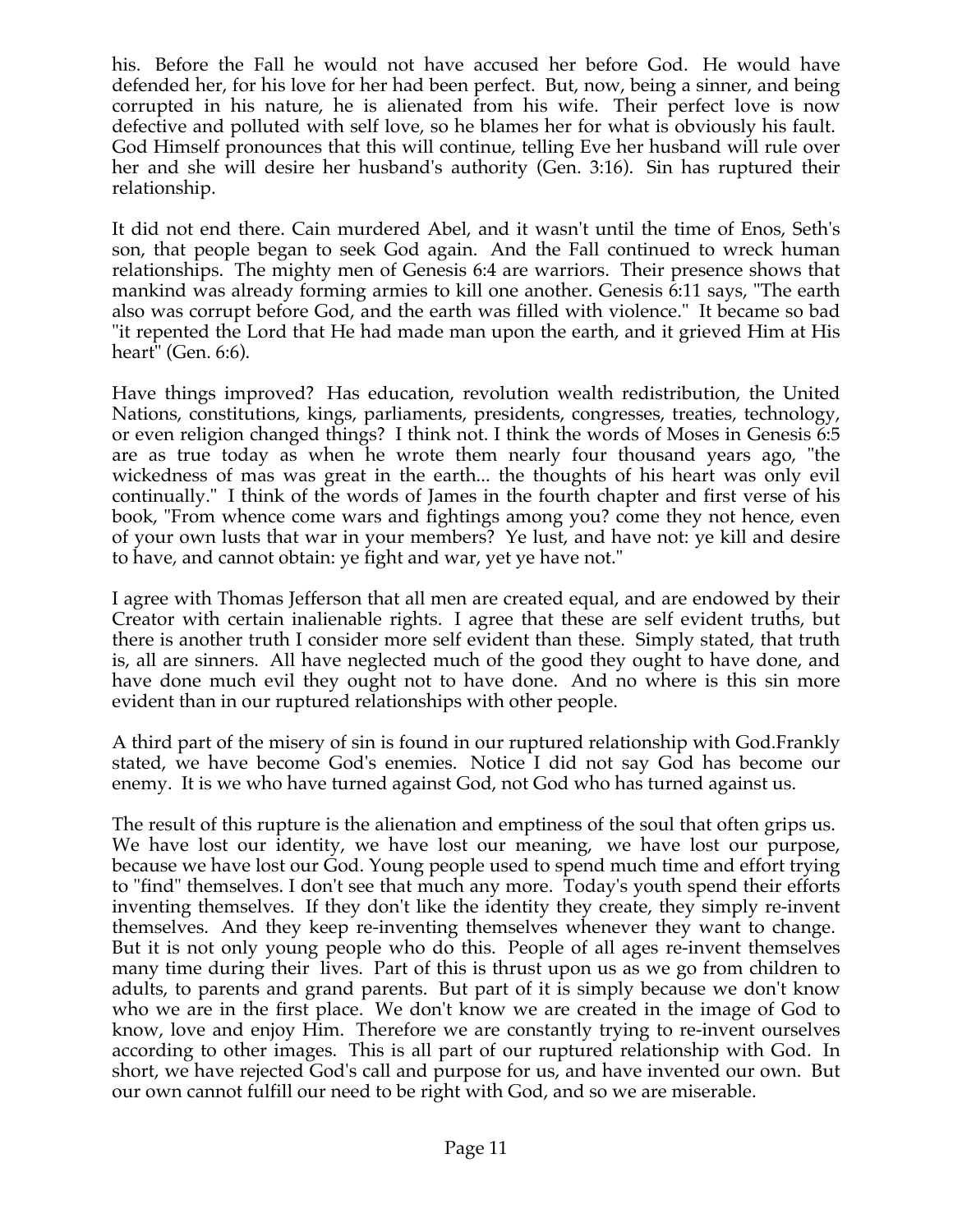But there are worse consequences of this ruptured relationship. We have come under God's justice. We have been measure by the standard of God's perfect righteousness, and we have been found wanting. We have become criminals against His righteous law, and are liable for the penalty our crimes deserve. We have become children of wrath, and the wages of sin is death.

Fortunately sin is not the end of the story. Grace is. We see fallen humanity and we learn that we need a Saviour. We look at Christ, and we see that we have one. By grace nature will be restored to its original state. It will become our friend again. The storms will cease. Disasters will end, as will hunger, illness, and death. It will become Paradise again, restored by the power and grace of God.

By grace human relationships will be restored. We will be delivered from our sinful lusts, to live in perfect love and harmony. There will be no more crime, strife, or hate. We will finally be able to beat our swords into plowshares and our spears into pruning hooks, and study war no more. We who are in Christ already live in the restoration. It is not complete yet. It will never be complete in this present age in which sin and violence prevails. But we have the hope of peace and we have the taste of peace. Our natures are being transformed by God through the means of grace. So we are able to live among each other in a way that approaches the way we shall live in that great day of Peace.

By grace our relationship with God is restored. Our sins are forgiven. His anger is appeased, and we are turned to Him to love and serve Him in joy forever.

The misery of sin is great. There is not one problem or sorrow of this life that cannot be found to be the result of sin. But the grace of God is greater than our sin. His grace will win.

-- +Dennis Campbell

Bishop, Anglican Orthodox Church Diocese of Virginia Rector, Holy Trinity Anglican Orthodox Church Powhatan, Virginia www.HolyTrinityAnglicanOrthodoxChurch.org www.lifeinthescriptures.blogspot.com

## *Rev Bryan Dabney of Saint John's Sunday Sermon*

We are fortunate to have Bryan's Sunday Sermon. If you want people to come to The Truth, you have to speak the truth, expouse the truth and live the truth. This is really a good piece and I commend it to your careful reading.



In Daniel 3:8-26, we read where Daniel's three friends, Hananiah, Mishael and Azariah (a.k.a. Shadrach, Meshach, and Abednego) would not worship the great statue that Nebuchadnezzar had erected on the plain of Dura. Upon hearing that they had not done so, he called on the men to worship the image as his other officials had done. They, however, continued steadfast in their faithfulness to the LORD and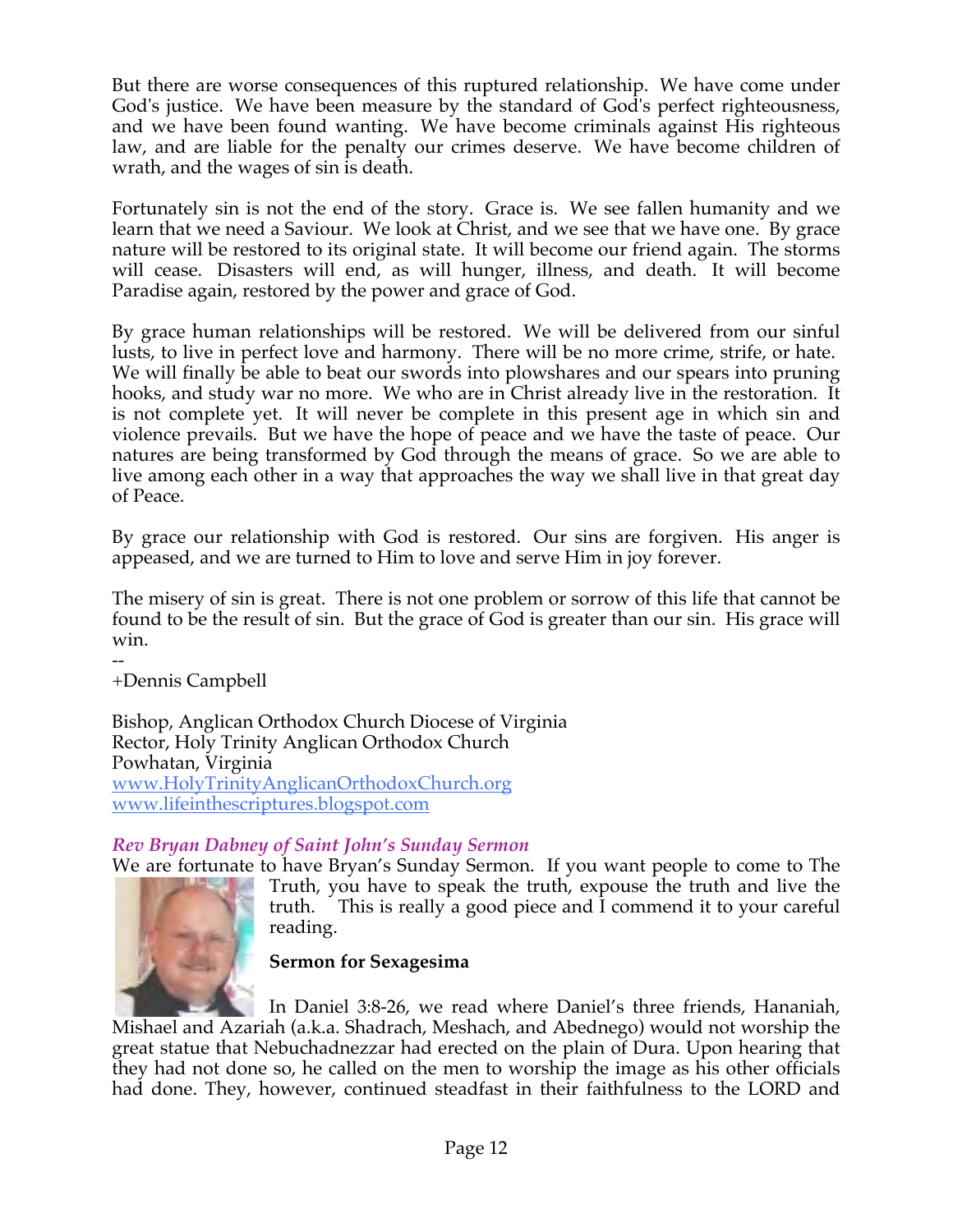refused the king's command. Angered by their resistance, the king threatened them saying, but if ye worship not, ye shall be cast the same hour into the midst of a burning fiery furnace, and who is that God that shall deliver you out of my hands (v.15)? Undeterred, the men responded, we are not careful to answer thee in this matter. If it be so, our God whom we serve is able to deliver us from the burning fiery furnace, and he will deliver us out of thine hand, O king. But if not, be it known unto thee, O king, that we will not serve thy gods, nor worship the golden image which thou hast set up  $(vv.16-18)$ .

We know that God did indeed deliver them from the effects of the furnace much to the amazement of Nebuchadnezzar and his officials. The power of God is greater than any other in either the heavens, or on the earth. That should be of great comfort to us for even though God may permit us to go through difficult times, we know that he is with us. Consider the words of the 23<sup>rd</sup> Psalm: The LORD is my shepherd, I shall not want... Yea though I walk through valley of the shadow of death, thou are with me. It was likely that Hananiah, Mishael and Azariah had heard those words before, but their faithfulness in keeping the commandments of God remained for them first and foremost. The Second Commandment clearly rejects all forms of idolatry. And so, when faced with either obeying the pronouncements of an earthly ruler, or the commandments of the one true and living God, there was no question with whom they would side.

The Rev. Matthew Henry once wrote concerning this event by saying, "The worshippers of false gods are not wont to mind charges in settings up images and worshipping them. Strong convictions often came short of a sound conversion. Many in a pang have owned the absurdity and dangerousness of sin, and yet have gone on in it." In other words, those who worship such things are often oblivious to the sound doctrines of God. Even Christians are not immune from idolatry. Any image, artifact (relic), icon, or statue which is worshipped and venerated is just as devoid of scriptural acceptance as any image or idol of pagan antiquity. Godly obedience requires us to be stalwart and implacable in our adherence to our Lord's commandments.

Now the Devil is smooth in his deception. C. S. Lewis once expressed the nature of seductive evil in this way in his Screwtape Letters: "If they must be Christians let them at least be Christians with a difference. Substitute for the faith itself some Fashion with a Christian colouring..." Satan has always been about corrupting the faith all the while giving his "amendments" a good daubing of untempered mortar, or a "whitewashing", so that those who have fallen under his influence will not question his changes to the very word and commandments of God.

The Rev. E. M. Bounds noted that, "The Devil does a big business on earth. He is a prince and a leader. Men and devils are his agents. The elements of nature are often corrupted by him from their beneficial purposes and forced to destroy. He is busy tempting men to do evil... By his schemes, sin seems to lose its sinfulness, the world is clothed with double charms, and self is given twice the force. He turns faith into fanaticism and love into hate. A spiritual character can work through other agencies or directly on the human spirit. Satan infuses thoughts and makes suggestions, and he does it so deftly that we do not know their origin." Think of how Satan got Nebuchadnezzar to justify in his mind the setting up of that statue on the plain of Dura. Think about how he organized the worship and the music. It thus becomes readily apparent that such a powerful man as Nebuchadnezzar believed himself to be the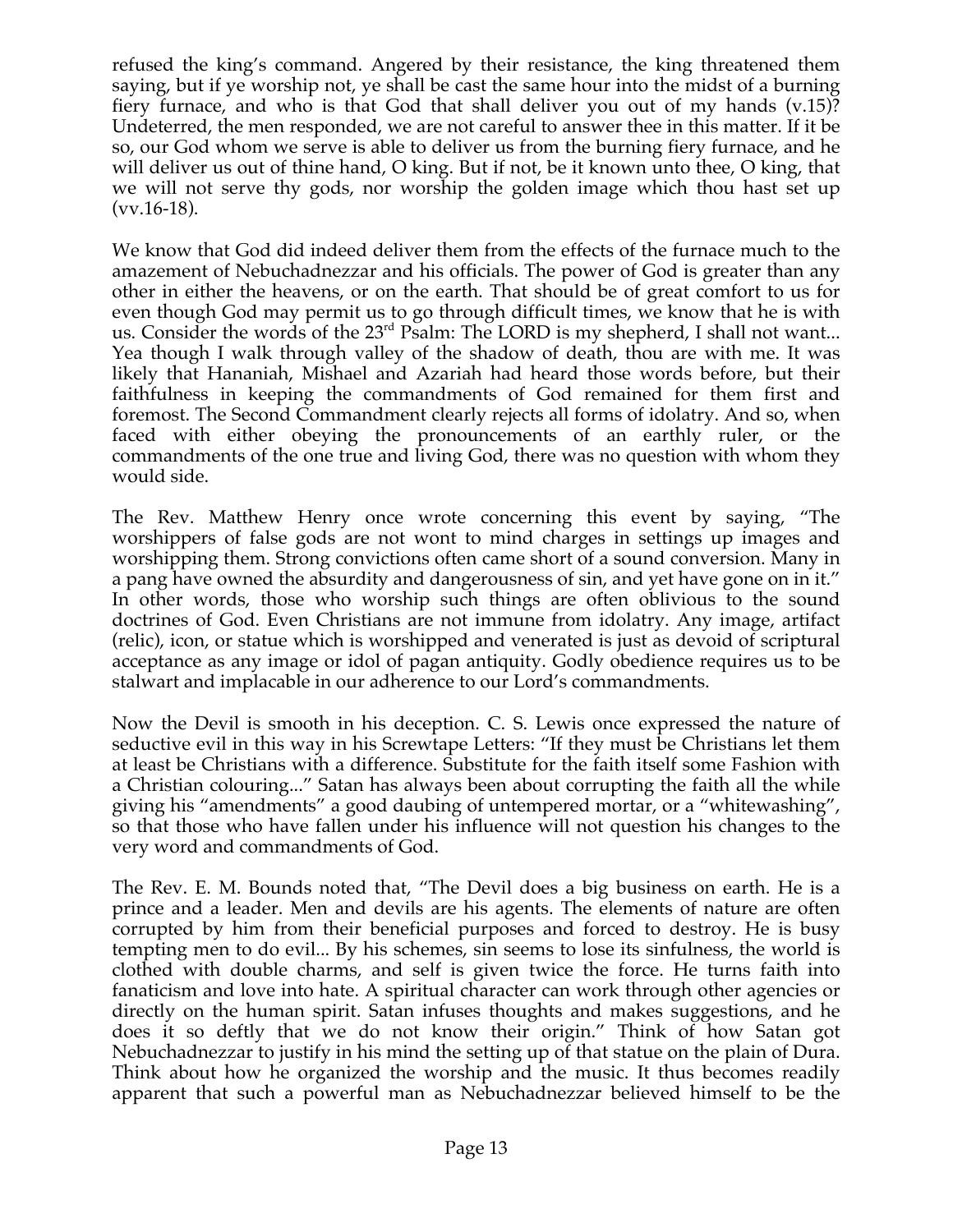originator and author of this pious fraud. The Devil took the vision which the king had received from God (Daniel 2), and which had been interpreted by Daniel, and turned it into an opportunity for idolatry. How mere thoughts and dreams can be fashioned by the evil one into blasphemy and degradation.

The Rev. Dr. Merrill Unger once noted that, "Satan and evil spirits are untiring and ceaseless in their prosecution of enterprises of deception and wickedness... [they] imperil man's well-being by subjecting him to temptation... [Satan] not only takes away the good seed, but sows the tares. Assuredly this power of temptation is possessed by Satan's many subordinate evil spirits, through whose instrumentality he accomplishes his nefarious purposes." Still, it is very hard for many Christians to come to grips with the notion that pure personal evil exists, and that he hates mankind because we are made in God's image.

Hananiah, Mishael, and Azariah understood what the LORD wanted them to do in the face of this deception. They knew the commandments of God were designed to set forth the proper course of conduct for the faithful even as those around them are falling into Satan's traps. The word of God is the truth. It is that moral compass which points us away from evil and keeps us squarely on the road to God's eternal kingdom. Our Lord commanded us to, Enter ye in at the strait gate: for wide is the gate, and broad is the way, that leadeth to destruction, and many there be which go in thereat: because strait is the gate, and narrow is the way, which leadeth unto life, and few there be that find it (St. Matthew 7:13-14). And our Lord also said, No man can serve two masters: for he will hate the one, and love the other... (St. Matthew 6:24a). The Devil will seek to divert us from the true path of Christ into the broad way that leads to Antichrist. The statue at Dura was just ersatz version of God. It was the insinuated musings of the father of lies who was attempting to turn even God's people into his servants via a false or pretended worship of the divine.

Are there plains of Dura in your life? Are there golden idols which look impressive and have the appearance of deity that you bow before? Are there things that shine for you in this life other than the living God? Do you worship mammon? Do you venerate people or institutions as one would venerate the Lord of all life? Hananiah, Mishael and Azariah were in positions of power and influence within the court of Nebuchadnezzar. They along with Daniel were his favorite advisors. But even their earthly positions did not matter when it came to being obedient to God rather than some temporal ruler. Are you ready to stand for God's word written against the temporal rulers in this life? Are you seeking to do the will of our Lord in opposition to all else? May the God and Father of our Lord Jesus Christ keep you in all extremity so that you might stand, and having done all to stand in these evil days.

Let us pray,

**CORD**, deliver us from all false doctrine, all idolatry and all deception of the evil one; **L** ORD, deliver us from all false doctrine, all idolatry and all deception of the evil one;<br>
that we might better serve thee in this life, so that at the last we might be received<br>
in the distribution of the distribution into thine everlasting kingdom; for this we ask in the name of our Lord and Saviour, even Jesus Christ. Amen.

Have a blessed week,

Bryan+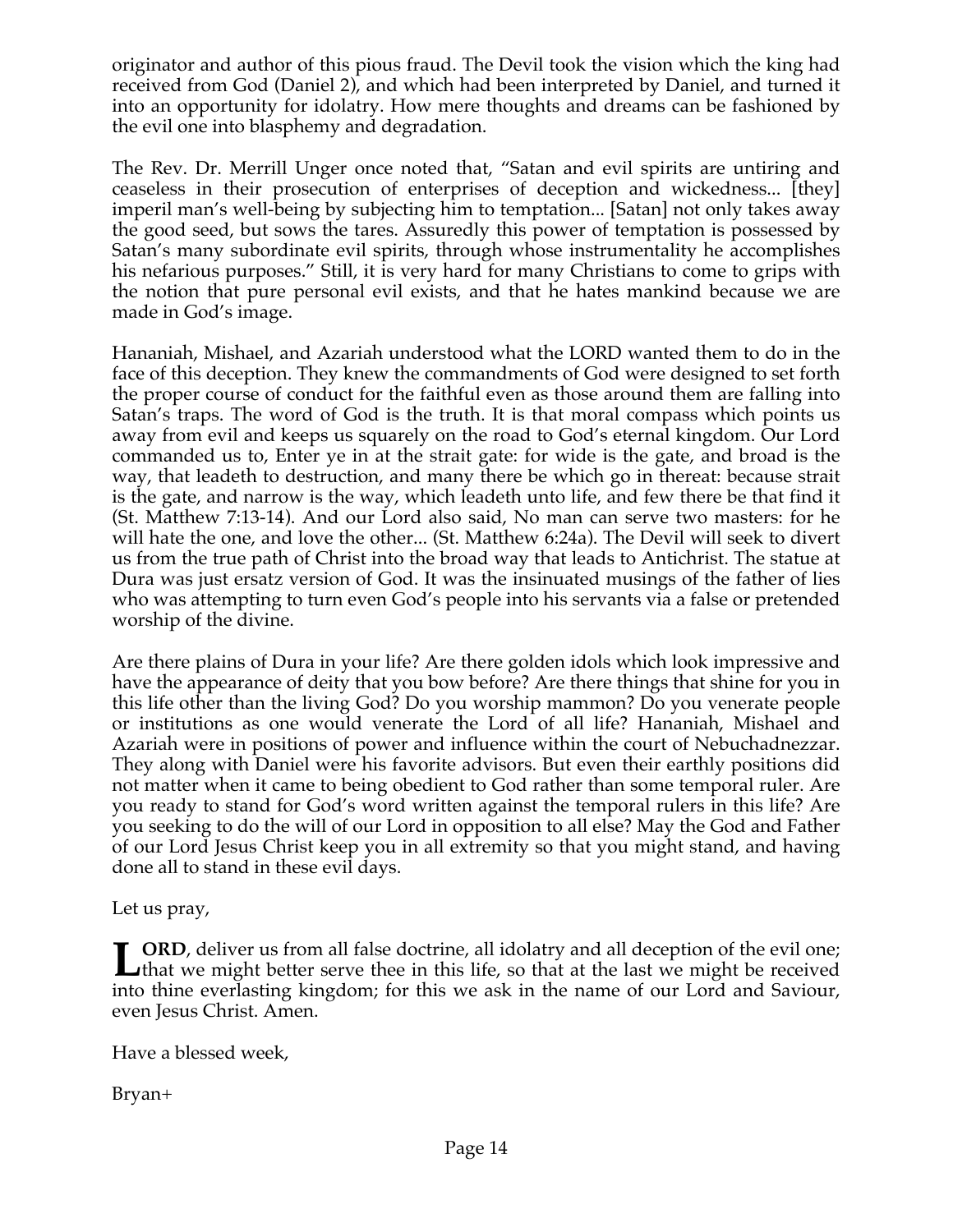## *New Nametags*

We had no new nametags today.

## *After Church Hospitality*

Sadly, no after church snacks. The same story every week, is it not? The fact is that we are supposed to be on a low carb diet and there really aren't any low carb snacks that appeal to us. So, with no fatted dog nut in sight, we were out of luck! Please someone, between now and next Sunday invent some no-carb dog nuts.

After church goodies providers as currently signed up:

|                  | <b>Date</b> | <b>Name</b>                                          |
|------------------|-------------|------------------------------------------------------|
| 10 February 2013 |             | <b>Opportunity Available - Quinquagesima</b>         |
| 17 February 2013 |             | <b>Opportunity Available - First Sunday in Lent</b>  |
| 24 February 2013 |             | <b>Opportunity Available - Second Sunday in Lent</b> |

*People in our Prayers* - http://faithfulcenturionprayerteam.blogspot.com/

## **Why? Prayer is an extremely important activity.**

It is not that God knows not our needs, for He surely does. Yet, Jesus commanded us to ask God for those same needs. In addition to the obvious of asking God for help, offering thanksgiving and the like, prayer helps us focus our thoughts on how we might do God's work.

The Prayer Team of the Church of the Faithful Centurion was established to help our members and fellow Christians pray for those in need and to give thanks as well for the blessings we have been granted.

#### **Who can be on the list? Do I have to be a member of the Church of the Faithful Centurion to be prayed for?**

No! The only qualification to be on the list is that you want our prayer team to pray for you. We are Christians and are happy to pray for you, no matter who you are. If you want help from God, you are our kind of people.

## **What is the commitment from the prayer team?**

Each member of the team will pray for the desired outcome at last once per day.

## **How do I get myself or someone else on the prayer list?**

You can email one of the prayer team leaders: Jack - jack@faithfulcenturion.org or Dru dru@ faithfulcenturion.org, or call the church office at (619) 659-3608 or fill out a prayer card at church.

#### **What should I ask for?**

Depends on what you want. Some people merely want God to be asked to heal their ills and be mentioned by their first name, others want a specific outcome and / or have more of their personal information known to the team. Ask for what you want. It is your desire and need for prayer the team is attempting to meet. For typical examples, see the list below.

## **Updating the Team**

If you are on our prayer list, or if you have submitted a person that you have asked us to pray for, please update one of the team members or Hap in person, by telephone or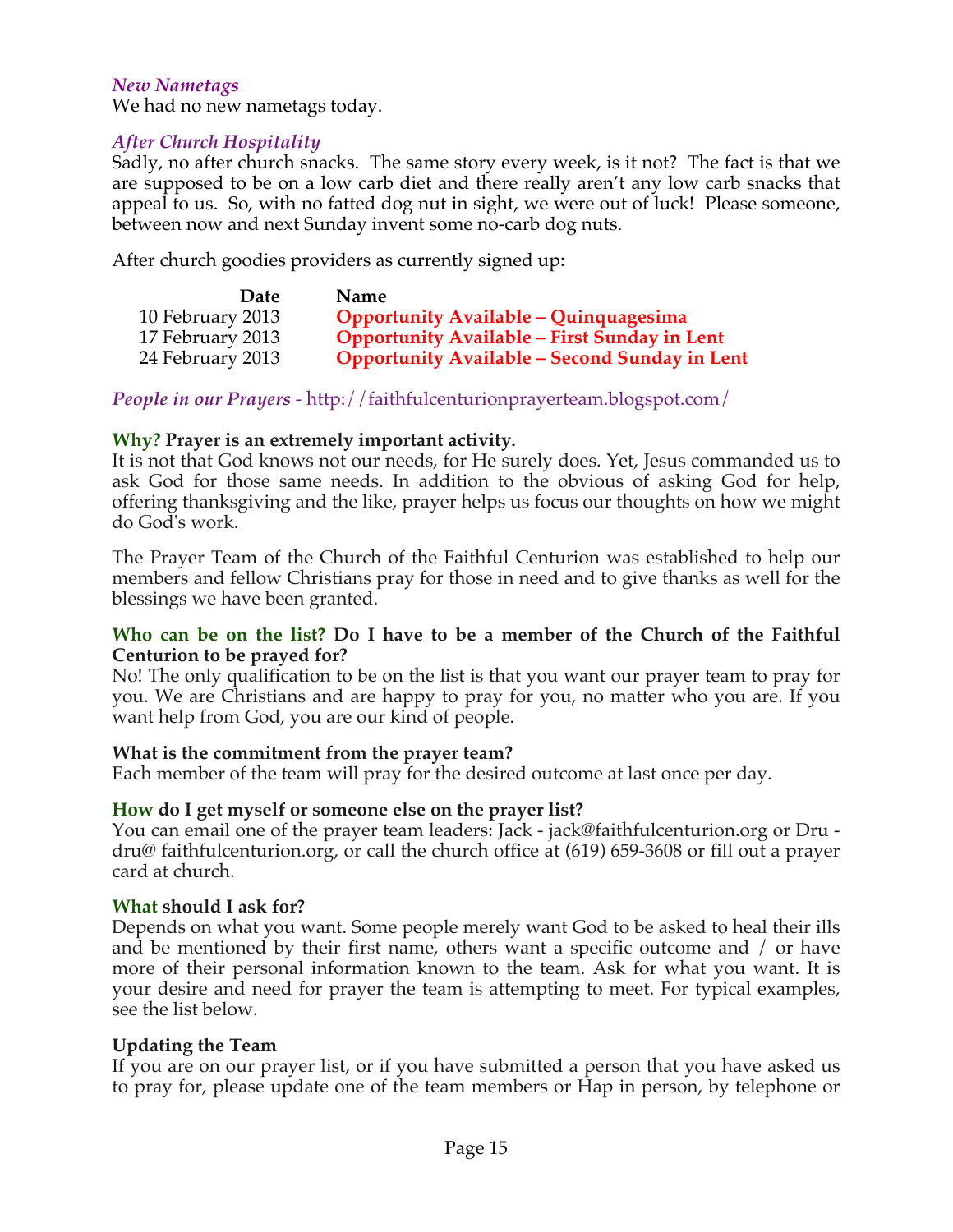email. It helps to be able to pray specifically for these individuals including their specific needs; plus if they get better, it is nice to give thanks!

Please note that on the yellow (maybe green or orange if you get an old one) cards at church, you can ask that those to be prayed for have their names disseminated to the prayer team. Those names will be said in church and appear here. Or, you can ask that their names and purpose be kept confidential, then only Hap will know to pray for them.

#### *Prayer List Notice – If you have someone on the prayer list and their needs have changed, please let us know. We'd like to update our prayers to reflect the need and most important to give thanks!*

## *Travel*

*Carol* is in Australia to be with her family as they adjust to the loss of their mother. Please pray for her safe travel and return home.

## **Loss of Home**

*Sarah* who lost her home and all the contents when her house caught fire and burned to the ground near the end of January 2013. Her beloved dog was taken in the fire. Please pray for Sarah as she has many decisions at this time and help her to know Jesus will be with her to help to make the "crooked road straight."

## *Move*

- *Ryan Hopkins* has moved to Dillsburg, Pennsylvania, to study Dressage Riding through June 2013. Please pray for God's guidance in his life as he works and studies. Help him to see where God would like him to go from here and how he should get there.
- *The Thomas Family* is on a short tour assignment in Guam through August 2013. Please pray for the assignment to continue to go well for Kurt and for Mary and the kids to make new friends. In particular pray that Kristyna and Mitchell will develop good friends and schoolmates there so as to further their development as both Christians and citizens. Things seem to be going well where the sun rises on the United States, so keep praying! Give thanks and ask for continued good developments.

## *Birthday*

*Dru Arnold* celebrated her 58<sup>th</sup> birthday 2 February 2013. It should be noted while it was a pleasant day, when she went outside first thing in the morning, she did not see her shadow; thus there will not be six more weeks of winter.

## *Marriage*

*Elizabeth* and *Gunnar* were married on 17 November 2012. They ask that you pray for God's guidance in their lives as they move from being two individuals to a single unit and help them to form their new family.

## *Departed*

*Ed Rasimus* made his last takeoff at 1045L 30 January 2013, after a really tough fight with cancer. Ed, who everyone called Raz, was a retired Air Force major and flew over 250 combat missions into North Vietnam in both the F-105 and F-4. More than that, Raz was a true patriot and gentleman. He will be missed by all who knew him. Please give thanks for his sacrifices on behalf of our country and pray for comfort for his family who remain behind, in particular his wife Carol.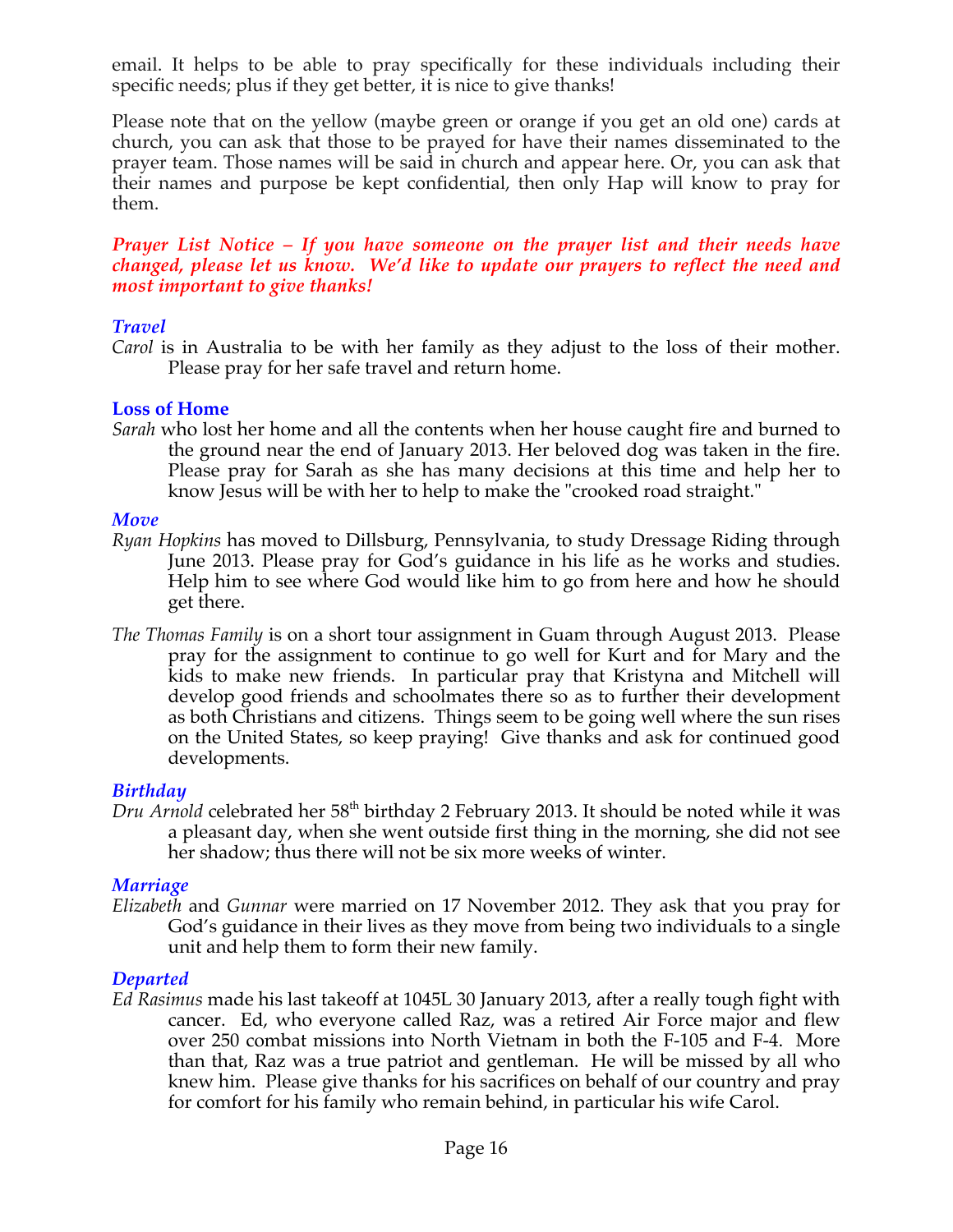## *Nearing the end of their time here on earth*

- *Richard Campbell* had a heart attack and now pneumonia which is not responding to treatment. It may be he is near the end of his time here on earth and is in hospice care. Please pray for him as he prepares to go home to be with his family who have gone before him. Pray for Richard's faith and that of his family to build and the transition to be good. Pray also for those he leaves behind.
- *Julia* has cancer, which has spread through her body, further treatment seems impossible. She is preparing to go home to be with her family who have gone before her. Pray for her faith to build and the transition to be good. Pray also for those she leaves behind.
- *Polly* is in hospice care with dementia and spinal stenosis. Please pray for her as she prepares to go home to be with her family who have gone before her. Pray for the faith of her family to build and the transition to be good.

## *Homebound or Infirm*

- *Lou* has aspiration pneumonia. Please pray for the infection to be knocked down and for her continued recovery.
- *Frank* has been coping with various ailments from older age. He is in his 90s and it has been a difficult year. Pray he will find comfort in God, that those who provide care to him will pay attention to him, do their best and give him the love we all desire. Pray that the coming year will provide relief to him.
- *Norma, Sara's mother* is in a state of deteriorating health, both physically and mentally, with both onset dementia and Alzheimer's. She is slowly drifting away, though she still recognizes Sara and prayer gives her a sense of peace. Please pray for both Sara and her mother to put their cares and worries on God's shoulders so they can deal with the many problems involved.

## *In need of a miracle or understanding of God's Plan*

- *Eugene* (in his 80s) was recently admitted to the hospital for pneumonia where they found he had Stage 4 lung cancer. Please pray for the medical team treating Eugene to pay attention and do their very best; pray for Eugene and his wife Gladys to let God carry their worries and cares and to help them keep their physical strength and put all their trust in Him.
- *Larry Howes* suffered a fairly severe stroke. 4 December 2012, doctors replaced a valve in a shunt that had been put in about two weeks ago, and Larry responded very well. He was able to go home. He is now back in Mass General hospital. Please pray for the medical team treating him to pay attention and do their very best; pray also for confidence in our Lord for Larry and his family. Larry needs a miracle, pray for one. Please.
- *Colleen* has been battling pancreatic cancer over the last year and it has now spread to one of her lungs. Please keep her and her family in your prayers.
- *Christine* has cancer of the colon, which spread to her liver; she is receiving chemotherapy and is having difficulty eating. Please pray for the medical team treating her to pay attention and do their very best; pray also for confidence in our Lord for Christine and her family.
- *Todd* and *Kenny* have both been fighting osteocarcinoma for over five years and have been told their time here on earth is nearing its end, absent a miracle from God.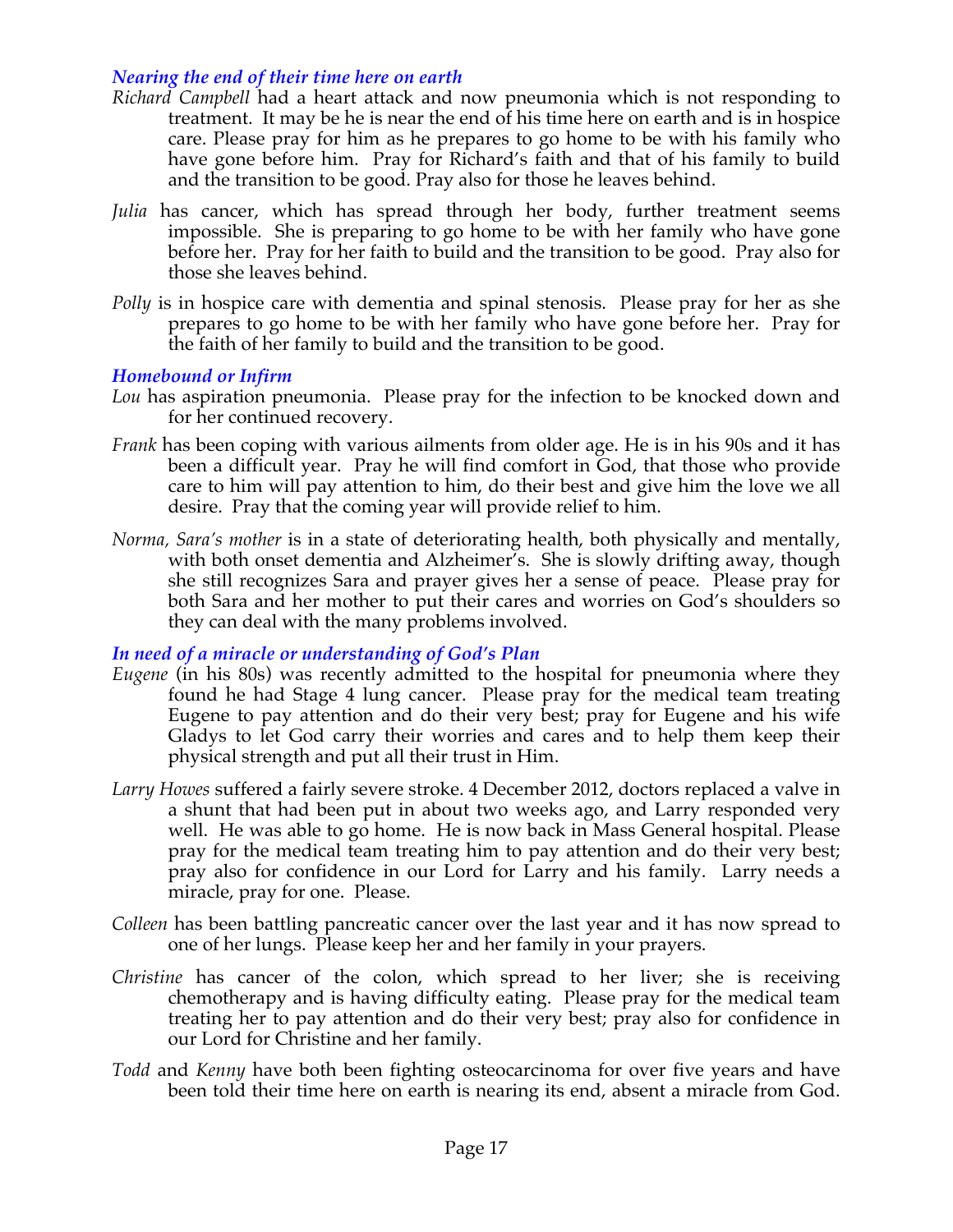Both are ready to go home and leave the pain, but would like to stay. Please pray for them and their families.

*Colonel Bud Day's* cancer has returned. The outlook is not favorable. Bud has been an inspiration to all of us for years, this changes nothing. He is well at peace with our Lord and we all hope he stays with us for a while longer.

## *Treatment*

*Brian* has had lung problems for a while. Recent tests found small cell cancer in the upper lung and bronchial area. It appears not to have spread. Brian began radiation and chemotherapy on 26 December 2012; that seems to be going pretty well. He has had some breathing issues, which seem to be under control right now; he asks you pray for no more of that. Please pray for peace of mind and trust in God for Brian so he can rest and gain strength; pray for the medical team treating him that they pay close attention and do their very best; pray also that he can quit smoking.

#### *Surgery*

- *Mike* is in the hospital for emergency Rotator Cuff surgery. Please pray for the medical team treating him that they pay close attention and do their very best and that he will have a rapid recovery.
- *Ralph* who recently had surgery on his sinuses, he is without faith in our Lord and Savior and is fairly naturally feeling fearful and depressed. Please pray for his physical recovery and that he might come to know our Lord and gain complete spiritual health more importantly.

## *Thanksgiving and Continued Healing*

- *Dick*'s left arm was amputated after treating for Merkel Cell carcinoma over a year. He is now believed to be cancer free and is waiting to be fitted with an artificial arm. Please join Dick and his family in giving thanks to Our Lord Jesus Christ for his recovery as well as for their trust in God.
- *Sasha* a young lady with a husband and two children had diagnosed with Stage 4 breast cancer whose cells were thought to have spread to her spine. After radiation and chemotherapy, which is continuing through the end of January 2013, she is regaining her stamina and does not have any detectable cancer activity. The tumors in her skin are gone and the large tumors in her breasts are gone. She and her family ask that you give thanks to our Father in heaven. She also gives thanks to all who have prayed for her.
- *Traci* had surgery colon cancer on 27 December 2012. The surgery went very well and she appears to be cancer free. But, she had a pulmonary embolism and another clot in the artery to the spleen which will keep her in the hospital for at least several days. Traci is beginning to be weary of her medical situation. Please pray that she will not become despondent. Pray that she will open her heart to God's Grace that He might enter in to her heart and strengthen her.
- *Liz Strauch* had surgery for a pineal cyst on 4 December 2012. The surgery was very successful, she was having nausea and pain from the surgery, which has now subsided. Please pray a prayer of thanksgiving for the successful surgery and the cessation of the nausea and for continued recovery.
- *Bob Smouse* had shoulder surgery on 28 November 2012. He would appreciate your thanksgiving prayers. While the surgery apparently went well, he is still in pain and would also appreciate prayers for continued healing and the pain to subside.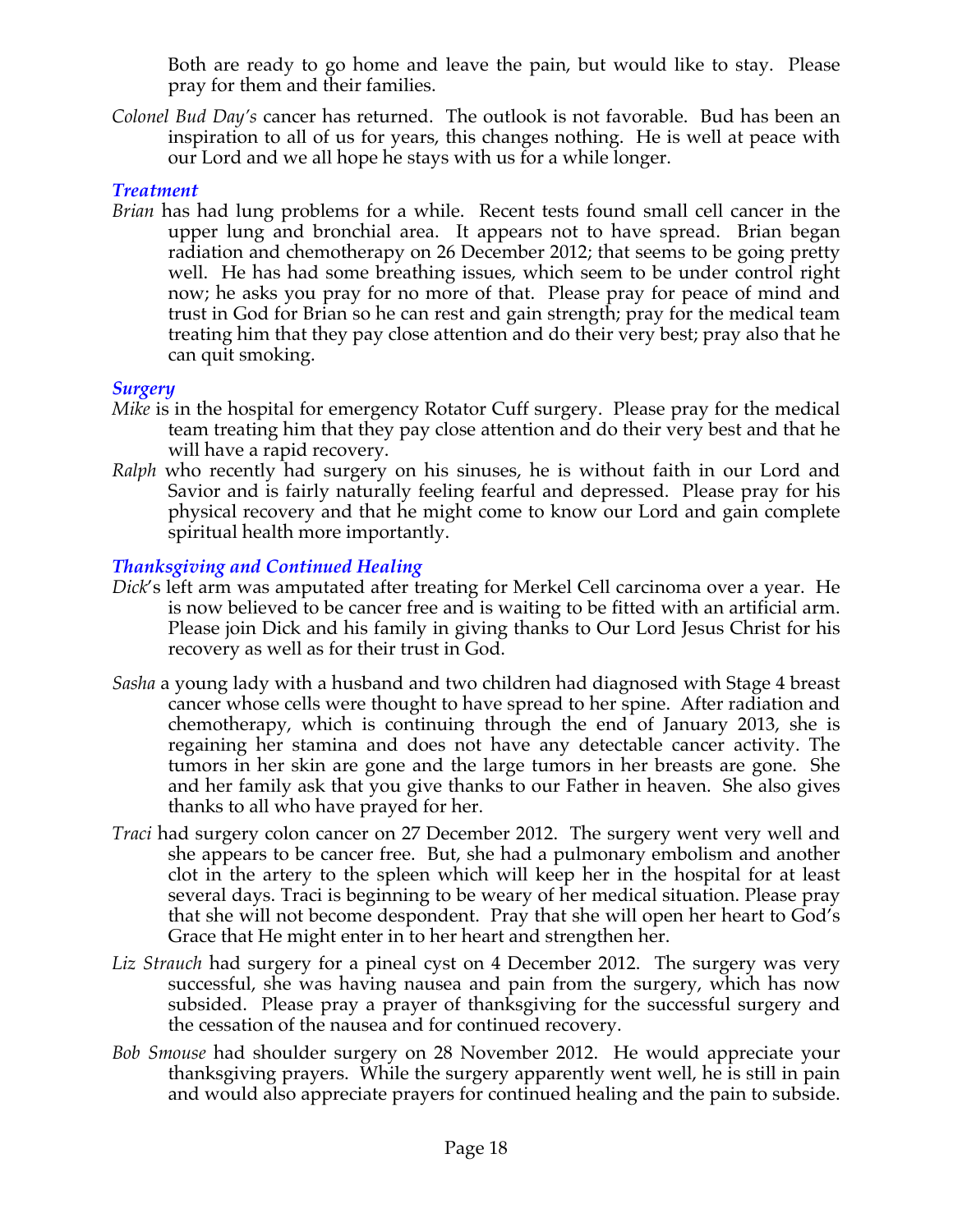He promises to work very hard on recovery therapy.

- *Tore*, of Oslo, Norway recently had a kidney transplant. Unfortunately his body rejected the kidney, infection had set in. Without God's healing touch he would soon die. According to his wife Inga, shortly after the prayer request, he began a prompt recovery and is now home. Tore and Inga give thanks for God's Grace and your prayer.
- *Carol Stone*, the sweet wife of Mike Stone, seems to have recovered far better than expected from a severe brain bleed. She thinks she can walk, etc., even though she cannot. She has improved and is nearly able to stand up by herself; this makes it almost certain that she will have another fall. Presently she can stand and walk a little with a great deal of assistance. Hopefully this means she will ultimately be able to walk, at least with the aid of a walker or cane. What's holding her back at the moment is her cognitive deficits and they are trying to find a place to get her more therapy

Please pray for peace of mind and trust in God for Mike, guidance for the medical team treating Carol and strength for Carol as well as faith and trust. No one can ever understand the why of these things here on earth. Sara who passed this request on asks that you pray in both faith and hope.

*Muriel Pappin* broke her hip in a fall and had surgery on 21 November 2012. Muriel was home, but has had complications and went back in the hospital. She is now back home. Please give thanks for her return home and pray for her continued recovery.

## *Healing*

- *James* had surgery the afternoon of 10 February 2012, to remove two small, but cancerous tumors, from his intestines. On 14 January 2013, James was found to have bladder cancer. On 28 January 2013, he underwent surgery. The doctor felt she got all of the tumor. They still are waiting on the results of the tissue samples she removed. The result of the report will decide the treatment options. Please pray that the cancer was confined to the tumor alone and that it has not invaded the bladder walls. James is a minister with the AOC in Savannah, Georgia. He made it through the first hurdle, he and his family ask your prayers for this second trial. Please pray for the medical team treating him to do their very best and pay attention, pray for the treatment to go well and result in remission. Pray that James and his family will be able to put their cares and worries on God's shoulders during this trying time.
- *Richard* an elderly gentleman has severe pneumonia. Please pray for the medical team treating him to do their very best and pay attention, pray for the treatment to go well and result in recovery.
- *Lee* has Arterial Fibrillation; the medical people are not sure how to help her. Please pray for guidance for the team treating her and for Lee and her family to make the right decisions regarding treatment..
- *Nell* recently adopted two children and has just been diagnosed with multiple myeloma.
- *Sarah* is recovering from a stroke, but fell and broke bones. Please pray for her peace of mind and rapid and full recovery. Pray for trust in God for her and her family.
- *Inez'* blood pressure is back down, but she needs surgery for a torn leg muscle. Please pray for guidance for the medical people treating her, as well as peace of mind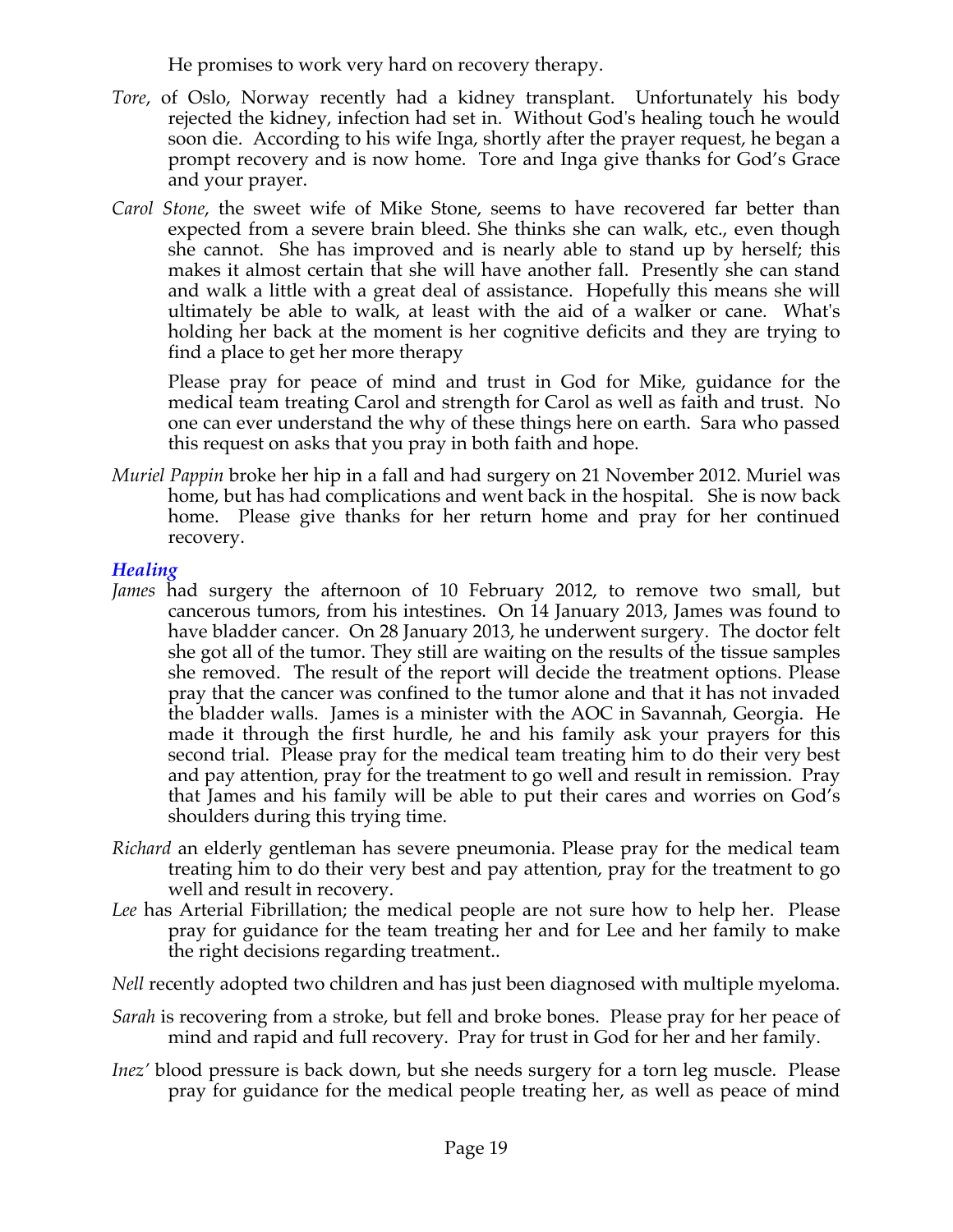and trust in God for her and her family.

- *Kathleen* has spent the last two weeks in the hospital. She has been diagnosed with colitis, shingles and possibly colon cancer. Pray she will be comfortable and begin to heal.
- *Rachel* has Mitochondrial Myopathy. This is a hereditary disease of the muscles and they do not have a cure for it. Part of her pain is her family does not believe she is indeed ill, as she appears to be just fine. Please pray her family will learn the truth and be supportive of her; pray also the medical people treating her will find the right measures to minimize the disease. Most particularly pray for Rachel's trust in God.

*Donald* went into ICU the night of 22 December 2012, for unknown reasons.

- *Mrs. Tucker* has had recent surgery as a result of bleeding on the brain. Please pray for trust in God and a full and rapid recovery.
- *Jesse* a 27 year old man from Nebraska has had emergency brain surgery for bleeding in the brain. Please pray for trust in God and a full and rapid recovery.
- *Zoie* a little 10 year old girl is having problems with one of her kidneys. Please pray that she will be comfortable soon.
- *Nicolas* is in the hospital with serious symptoms of a heart disorder. Please pray for peace of mind for him and guidance for the medical team looking for the cause and cure.
- *Mrs. Baek* an elderly women fell and injured her spine. Doctors cannot repair the spinal injury due to her age. She fell again the morning of 12 December 2012, breaking her collar bone which is also untreatable. Mrs. Baek is in severe pain and will appreciate your prayers.
- *Gil Garcia* is hospitalized with a slow healing skin injury at the Long Beach Veteran's Spinal Cord Injury Center. Please give thanks for Gil's incredible attitude, as well that of his wife Mary and their family. Pray for the rapid healing of the skin injury so Gil can go home soon.
- *Juanita* is a young girl who was in a coma because of a blood disease. She has not come out and is gaining strength. They are awaiting results from blood samples. Her family thanks you for your prayers and asks that you continue.
- *Barbara* had a accident while cooking and the pressure cooker blew up in her face, causing second and third degree burns over her face and upper body. Because of this she has incurred kidney problems and may need a transplant.
- *George* had foot surgery. Please give thanks for the surgery and pray for a full and rapid recovery.
- *Nellie* is in the emergency room of a hospital in a great deal of pain. Please pray for peace of mind for her and guidance for the medical team looking for the cause and cure.
- *Lauralee Meade* underwent a lumpectomy on Friday after Thanksgiving. A further anomaly has been discovered and she had additional preventative radiation treatment. Please pray for a complete remission of the cancer. Pray also Lauralee will maintain her great attitude and trust in God.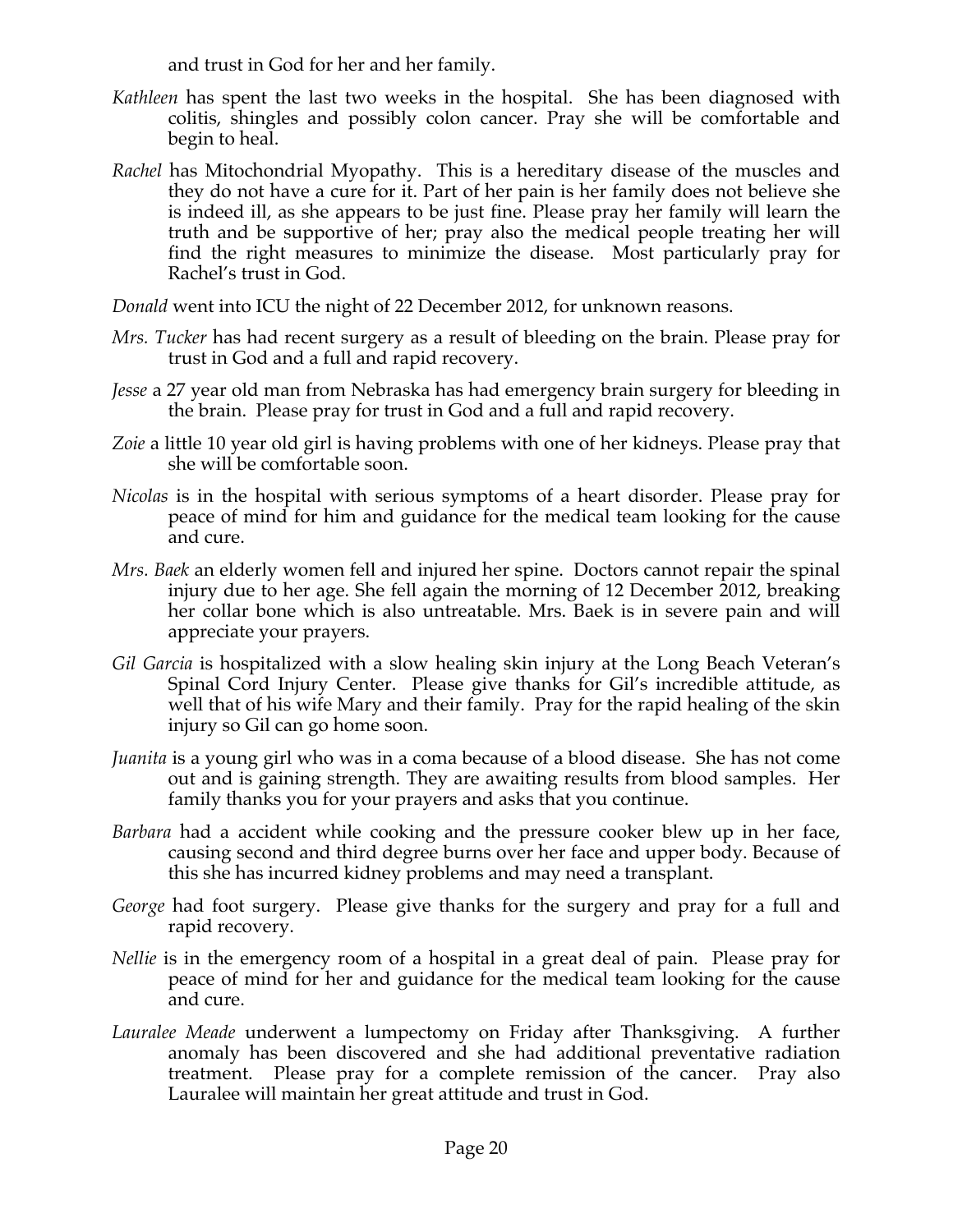- *Kevin Gerhart* discovered cancer on his neck. He underwent radiation and chemotherapy. Please pray for the medical team treating Kevin that they might pay attention, do their very best and find the source; that the treatment might be successful and he might live a long and healthy life to His honor and glory. Pray also for trust in God and peace of mind for Kevin, his wife and family.
- *Bill, Sara's husband,* had a third abdominal surgery on 22 November 2011, to remove a tumor. Bill is doing better keeping the doctor's instructions, for which we are all grateful, including taking chemotherapy once a day for two more years. He has radically decreased the consumption of alcohol and eating at least mostly properly. Please pray for help for him to continue do all this. Please pray also that Bill might turn his heart outward to help those around him, as well as live a long and healthy life to the honor and glory of God. Pray also for peace of mind for Bill and his wife Sara.
- *Kay Denton* (Mrs. Kay) hip has deteriorated to the point walking is a slow and painful process, but she manages. Please pray for continued peace of mind for Mrs. Kay and her family. Give thanks for her trust in the Lord and her positive attitude.
- *Steve Sundberg* had a heart attack after Easter 2011. After some time, the medical team treating him decided he was not a candidate for stents and a five-way heart bypass was performed the week of 6 June 2011. Please pray for his complete recovery and for his three children and family who are very worried about him, pray also for his trust in our Lord and for both him and his family to let God carry their worries while he recovers.
- *Matt Alcantara*, age 15, has Osteosarcoma (bone cancer), a very rare and often lethal form of cancer with limited treatment options. This is a disease that is about 90 percent fatal in a couple of years. He has no hip joint on one side, but he walks and swims! Courage? Guts? You bet! Matt and his mom just came back from Houston at the Cancer Center for what was hoped to be a routine every four month bone scan. The scans were done on schedule, but a couple of new spots showed up. After Matt's San Diego doctors conferred with the Houston doctors to figure out what these spots mean, it turned out they are new and old injuries with no bad meaning. In effect they are CLEAN SCANs. Matt and his family ask you to give thanks for the super results. Please also give thanks for the great faith of Matt and his entire family. Their faith and trust is a wonderful example for each and every one of us. But, now is not the time to stop praying. Actually, it never is the time to stop praying!
- *Judith Clingwall*, is afflicted with Multiple Sclerosis (MS). She is currently in Laurel Place, an extended care facility in Surrey, British Columbia. Judith's condition has worsened recently. She is no longer able to stand, in fact she has a lot of trouble sitting upright. Judith is depressed and wants to go home to watch her birds, which given everything seems unlikely at present. Please pray for her to take an active part in her own life, for her strength, peace of mind, trust in God and remission of the disease so she might return home to her family. Pray also for strength for her husband Martin as he deals with all the problems and stress of Judith's situation.
- *Becky Madden* is paralyzed from the neck down as the result of a tragic shooting accident. Her husband is doing his best to take care of her; it is hard and he is learning the best he can. Please pray for further recovery for Becky, as well as strength and guidance for her husband.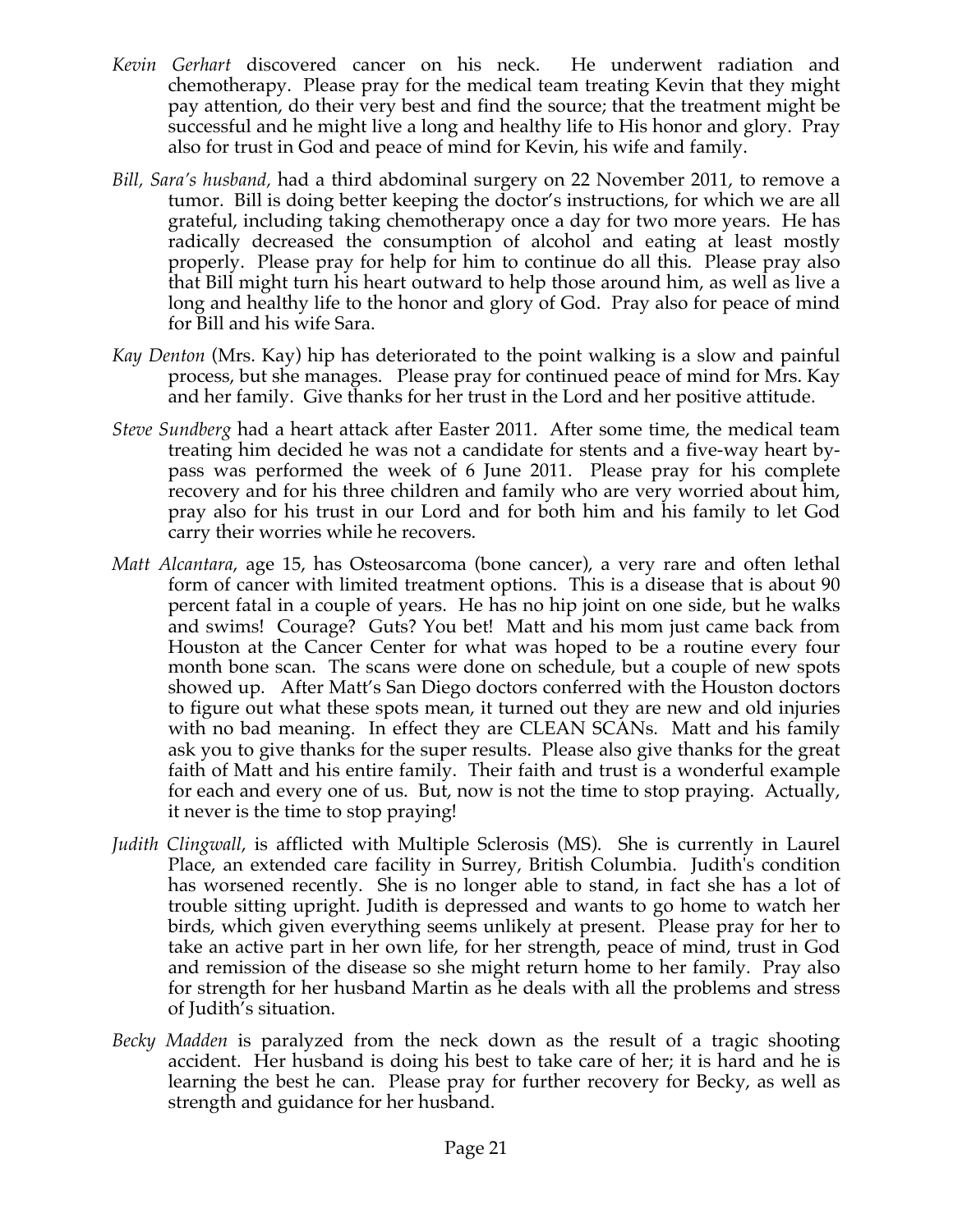- *Vince (age 15),* reoccurrence of Osteosarcoma, recent testing found a nickel sized tumor in his lungs. The doctors are consulting with a specialist in Houston. Please pray for guidance for the medical team and for peace of mind for Vince and his family.
- *Obra Gray* continues to take day by day. Please continue to keep Obra in your prayers, and give him the strength of knowing the Lord is with him and will never forsake him. Obra needs security of what lies ahead of him, and only the Lord can grant the solace to answer his prayer.

#### *Business*

*Mark's* business is in difficulty. He works in a shrinking field, of which he is one of the country's true masters, but there is little work available. He asks that you pray that he can find a way to survive in his industry, which he loves and needs his talents. Pray he can find new sources of business and new ways of doing things, perhaps someone to partner with to better use his talents. Pray also for those who work for and with him that they might do their best to help.

#### *Employment*

- *Lori* is considering a potential change in her employment. Please pray for God's guidance in considering all aspect of her potential work.
- *Rodriguez Family* are looking for work. It seems many obstacles have been put in their way of finding employment. Please pray they will find employment with a firm that will be able to use their considerable skill and hard work to benefit both the firm and the family.
- *Sarah* is concerned about the future with her company. She would appreciate prayers for her continued employment and that her firm might find more and better ways to use her considerable skills.

## *Financial Guidance and Healing*

*David and Lorna* are having financial problems. They are trying to find a smaller home which may be more affordable. *Lorna* has had an ongoing battle with brain cancer, her trips back and forth to the hospital have drained their finances to the point they sometimes struggle to have enough food in the house. Pleaser pray for Lorna's healing and guidance on how they might handle the financial difficulties in which they have found themselves.

#### *Guidance*

- *Daniel and Danielle* are experiencing family strife as a result of custodial issues with a daughter. Please pray they and those they strive with might look to the child's best interests in their time of difficulty and disagreement; to work for her best interests and not use her as a weapon amongst themselves.
- *Abigail* is a teenager who has behavior problems. She feels she is in an area of mental darkness. Please pray that she might look to God for help and not within herself.
- *Sara* asks that you pray for guidance for her as she deals with the stresses of her family and life. Pray that she can separate those things which she can affect from those things which she cannot and give her grace to accept that she cannot do everything and can only change those things within her control. She asks for God's help to grow her business while keeping up with the needs of her mother and husband and healing her own problems.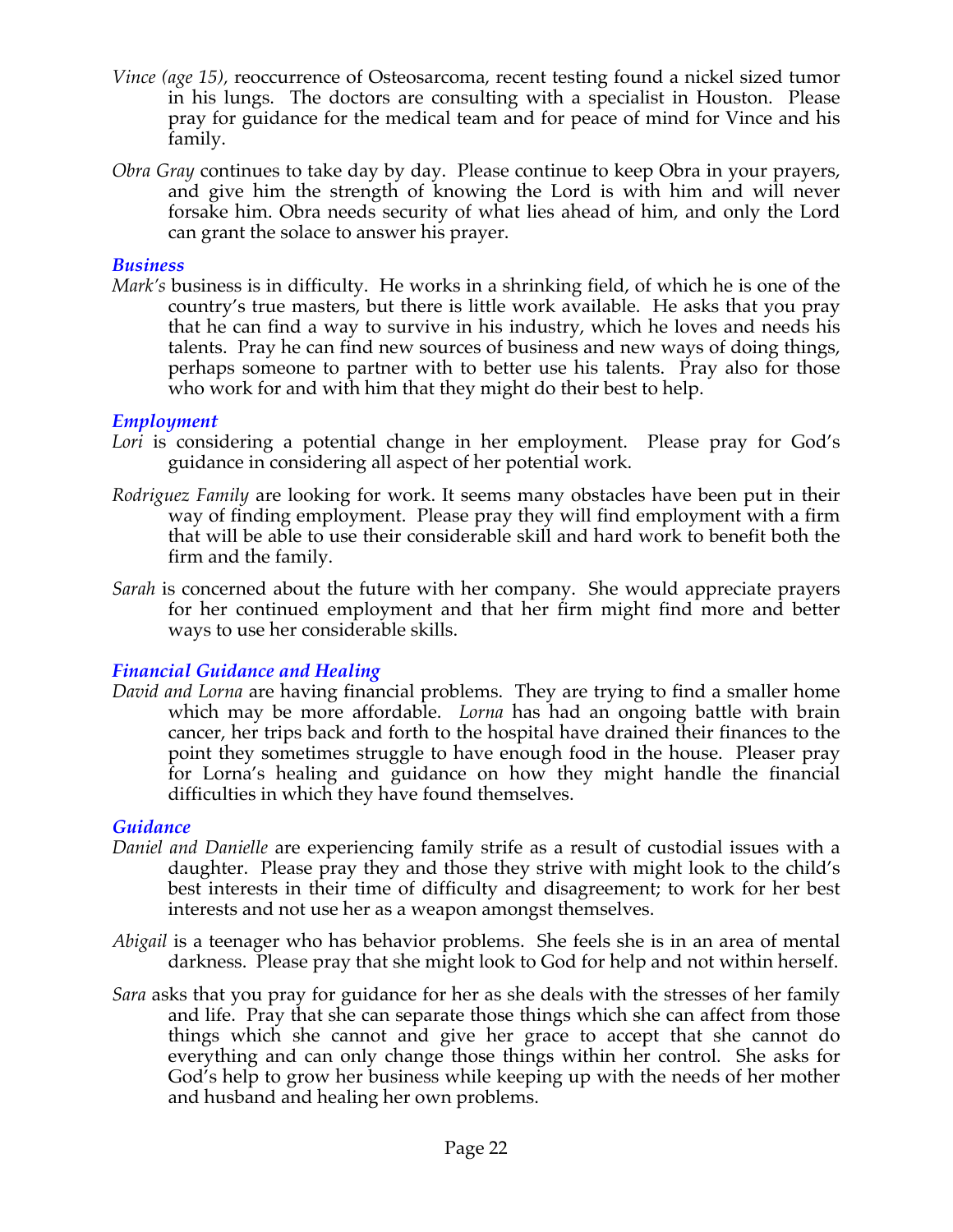*Jacquie* to open her heart to God and accept His Love and Grace.

*Hap* and *Ryan* both ask you to pray they might be able to trust God will help them make the right decisions at the right time and not to worry uselessly, to change those things they can change, accept those things they cannot change, sleep well to be able to do the correct things with a clear head and that they will open their hearts to the Holy Ghost.

## *New Congregations*

New AOC congregations have been established in the Temotu Province of the Solomon Islands. This is in the Eastern end of the Islands and a ways away from the established congregations in these islands. Please pray for them as they bring souls to Christ as they establish His Church.

## *Guidance for Ministers*

- Ken Howes has been invited to St. Peter's Lutheran Church in Winnipeg, Manitoba, Canada to preach. There is a possibility of a call to that church, a 600-member church with weekly services in German and English. His ability to speak German was what prompted their interest in Ken; he preached in both languages last Sunday. Please pray for Ken, his family and St. Peter's. Pray also for Ken to not worry about his brother Larry.
- *Rev LTC Al Ryan* has been appointed Deacon-In-Charge of the mission parish of St. Augustine of Canterbury Anglican Church, Anglican Church in America (ACA) parish in Old Orchard Beach, Maine. It is a small but growing mission, which has been plagued by clergy change. Al, the diocesan pilot, has been appointed for one year, during which time he is to help them identify what their needs are for a vicar. He has done this before and asks you to pray for God's help one more time; not only for himself, but for the parish.

## *Armed Forces & Contractors*

Airman Donny Patton (Kadena AB, Japan), Jordan (USMC – Fleet Marine Force - Pacific), Trevor (USAF - KC-10 Boom Operator), Trevor (USN – Whidbey Island, EF-18 Pilot), Kurt Thomas (USN – Guam)

## *Persecuted*

Around the world, Christians are under attack, not only in the Muslim world, but from Hindus and others in India. Also, they are under continual attack in the name of "Separation of Church and State" in the western world, as it becomes actively atheist or pro-devil buddy. Please pray for God's guidance and protection for all persecuted Christians and those around them.

## *Thanksgiving*

*Hap Arnold* gives thanks for safe travel this week.

- *Bobbie* was born prematurely in December 2012 and is now home from the hospital. He and his parents give thanks to God and thank you for your prayers.
- *Ernest* had a successful angiography and stent emplacement on Saturday 15 December 2012. He is now home and doing very well. Please give thanks for the successful surgery, the medical team doing a great job and also pray for his continued full recovery.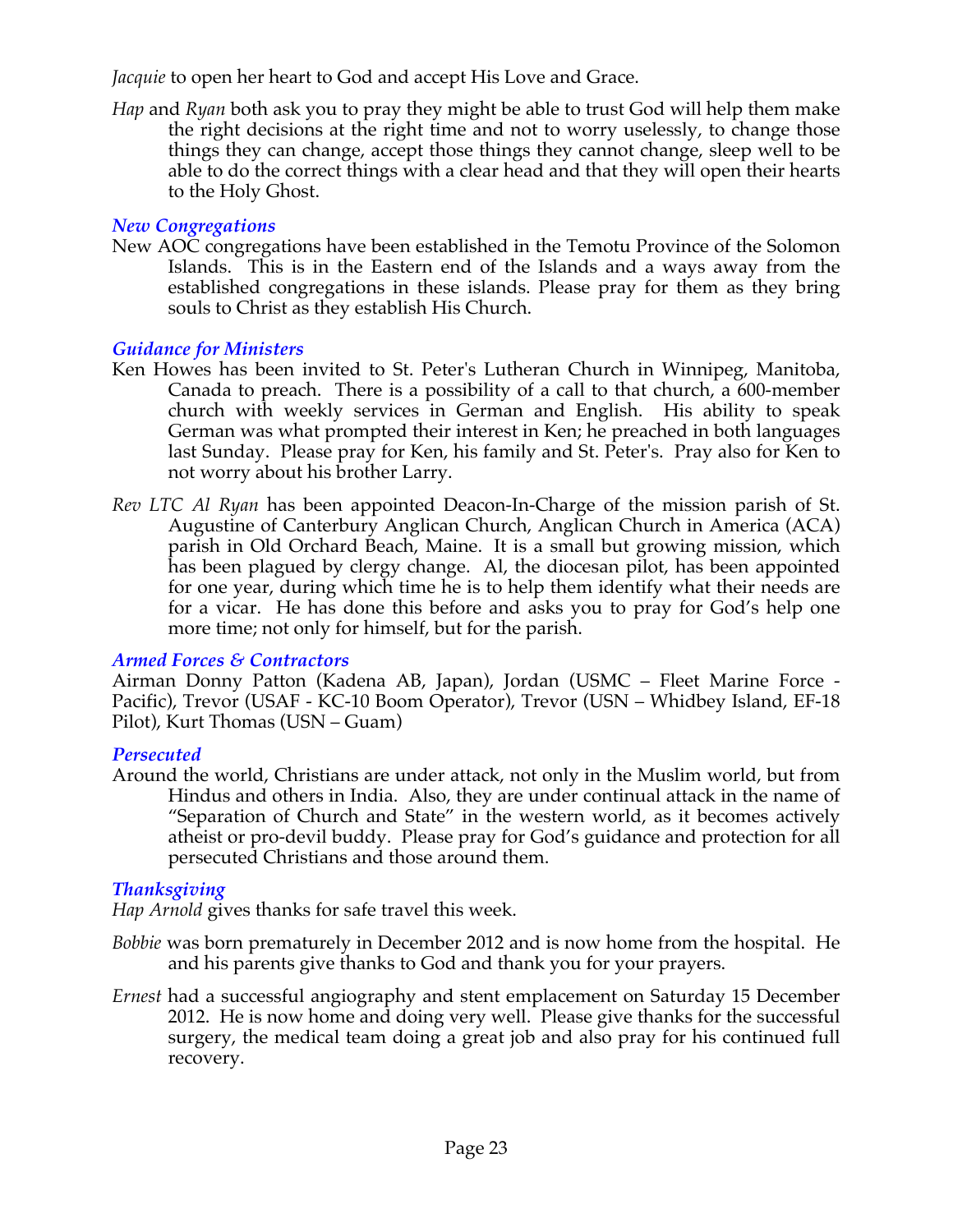## *Various Special Requests*

- We ask that you pray, please ask God that the Holy Ghost might give you insight into how you might make the lives of your friends and family better. Remember helping others is not just those who you don't know!
- Please join us in praying that the *Free Teen Guitar Class* will be continue to be an opportunity for God to work in the lives of the kids and their families. Please ask God to guide the class to new opportunities to make Him known to others. Help us to let the love of our Lord shine through us into their lives, putting Him first, so that He might enter in to their hearts and lives.

## *Question that only you can ask*

What would you like to know about our history, what we believe, what we do or how we operate? Hap is looking for material for the continuing education class and *Thought for the Day* material. Help us help you. Please send your question to Hap so we all can get an answer. Just because you don't know the answer to your question doesn't mean you are the only one who doesn't know. But, if you don't ask, no one will know.

#### *What is Sexagesima?*

Sexagesima, or, in full, Sexagesima Sunday, is the name for the second Sunday before Ash Wednesday in the Catholic (Universal or Whole) Church Calendar.

The name "Sexagesima" is derived from the Latin sexagesimus, meaning "sixtieth," and appears to be a back-formation of Quinquagesima, the term formerly used to denote the last Sunday before Lent (the latter name alluding to the fact that there are fifty days between that Sunday and Easter, if one counts both days themselves in the total). Through the same process, the Sunday before Sexagesima Sunday is known as Septuagesima Sunday, and marks the start of the Pre-Lenten Season, which eventually became the time for carnival celebrations throughout Europe, this custom being later exported to places settled and/or colonized by Europeans. While Quinquagesima (50th day) is mathematically correct (allowing for the inclusive counting), Sexagesima and Septuagesima are only approximations (the exact number of days is 57 and 64 respectively). The earliest Sexagesima can occur is January 25 and the latest is February 28 (or February 29 in a leap year).

The 17-day period beginning on Septuagesima Sunday spanning Sexuagesima and Quinquagesima Sundays was intended to be observed as a preparation for the season of Lent, which is itself a period of spiritual preparation (for Easter). In many countries, however, Septuagesima Sunday marks the start of the carnival season, culminating on Shrove Tuesday, more commonly known as Mardi Gras.

# **Need a Bumper Sticker?**



# **The church has some very nice Bumper Stickers. If you would like one, email Hap at hap@faithfulcenturion.org**